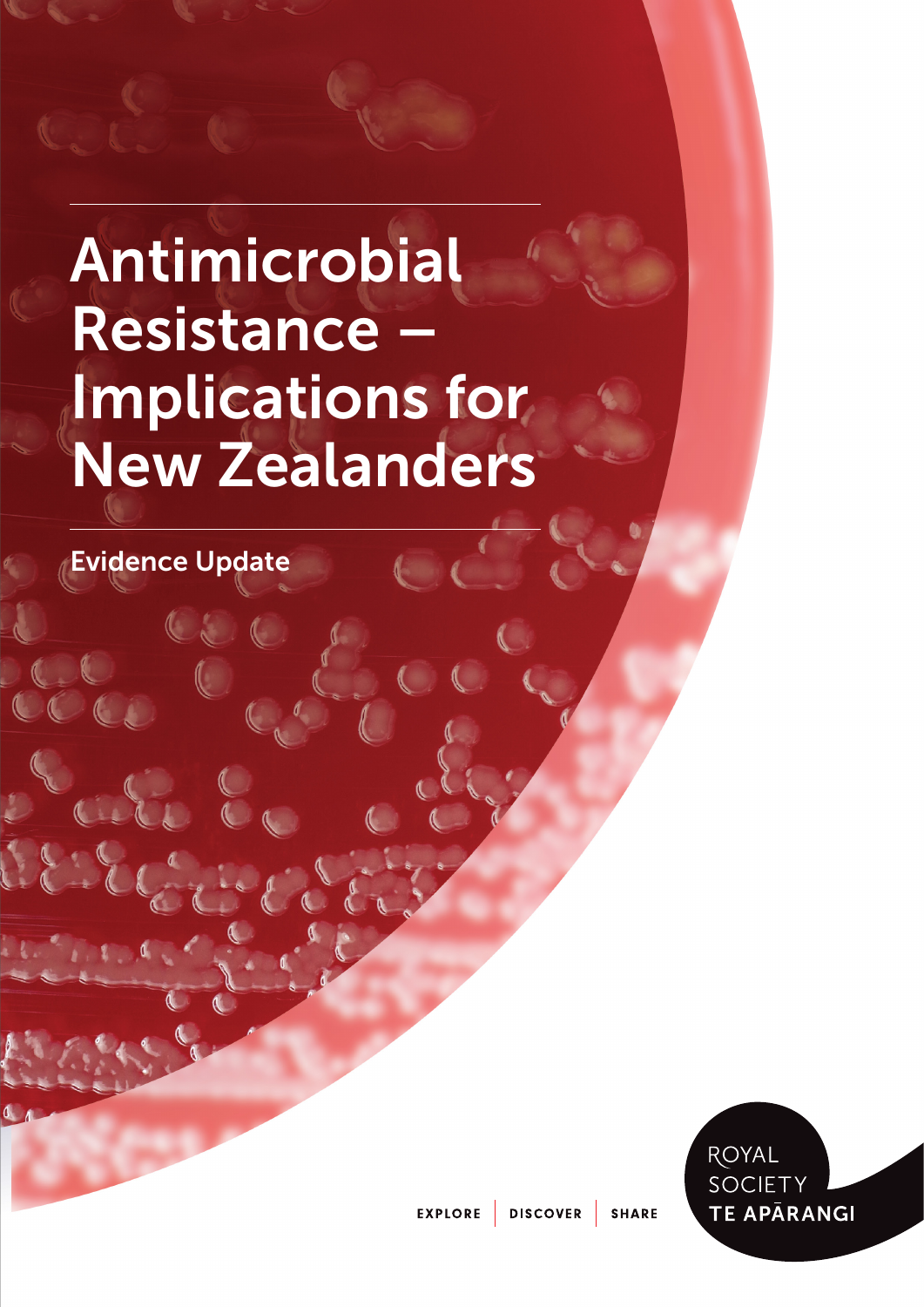# Summary

Many microbes that commonly cause infectious disease in humans and animals are becoming resistant to the antimicrobial medicines used to treat these diseases.

Antimicrobial resistance is a serious global health problem, especially given the increasing prevalence of antibiotic resistance among common disease-causing bacteria<sup>1,2</sup>

Estimates suggest that without urgent action infections due to antimicrobial-resistant microbes could kill 10 million people globally per year by 2050.<sup>3,4</sup>

Within New Zealand, use and misuse of antimicrobial medicines, as well as international travel and trade, could accelerate the spread of resistance, increasing morbidity and mortality amongst our community.

Government departments, research institutes, and human and animal health organisations are working together to prepare a national action plan on combating resistance, but this can only delay and reduce the severity of the increasing impact here.

Everyone can help by practicing high standards of hygiene, taking antibiotics only as prescribed, and not insisting on antibiotics if unnecessary.2,5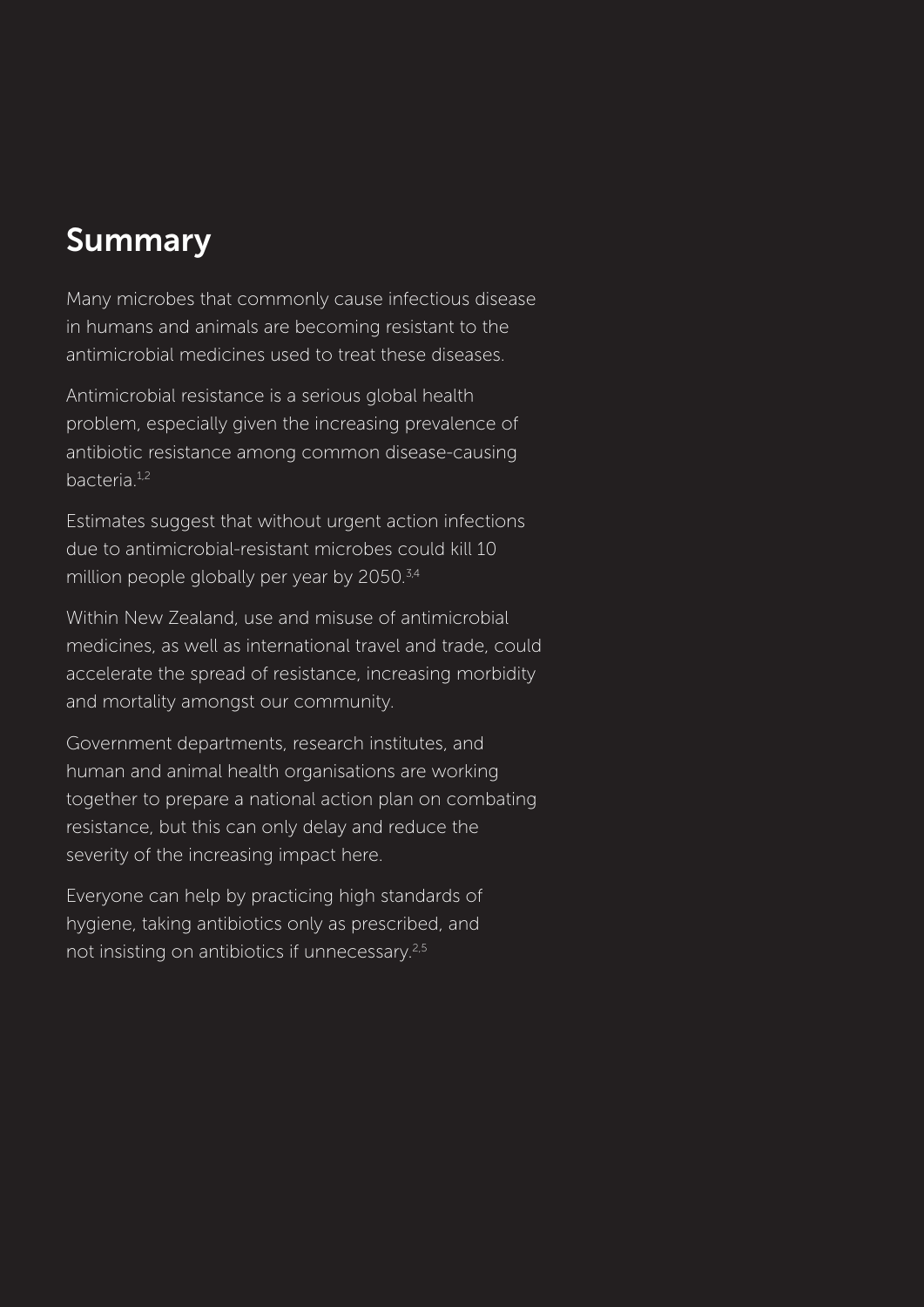# <span id="page-2-0"></span>Introduction

Antibiotics and other antimicrobial medicines are important for treating infectious disease in humans, animals and plants. Antimicrobial medicines help combat many common diseases including tuberculosis, malaria, human immunodeficiency virus/ acquired immune deficiency syndrome (HIV/AIDS), sexually transmitted diseases and pneumonia.<sup>1,6</sup> Antibiotics treat and prevent bacterial infections, making possible and improving the safety of chemotherapy, bone marrow or organ transplants, joint replacements and other surgery.<sup>1,7</sup>

Bacteria are excellent at adapting to their environment. In some cases, bacteria may develop resistance that allows them to survive in the presence of antibiotics (Fig. 1). Other microbes, including fungi, viruses and parasites, can also develop resistance to some of the antimicrobial medicines we use to treat infected people, plants and animals.

Use and misuse of antimicrobial medicines increases the spread of resistance. Antimicrobial-resistant microbes are present in every region of the world, including New Zealand.<sup>1</sup> Of particular concern are high rates of antibiotic resistance among bacteria that cause a number of common infections including skin infections, pneumonia, and urinary tract infections.1,6 Some bacteria with resistance to multiple classes of antibiotics are now widespread across the world.<sup>1,7</sup>

#### FIGURE 1

### How antibiotic resistance emerges and spreads in bacteria

(Modified from Centers for Disease Control and Prevention<sup>7</sup>)

Some bacteria develop antibiotic resistance through mutations in their genes When exposed to antibiotics the bacteria that lack resistance genes will be killed or grow very slowly, while antibiotic-resistant bacteria will flourish Continued exposure to antibiotics results in antibiotic-resistant bacteria becoming much more common Some bacteria acquire resistance by gene transfer from other bacteria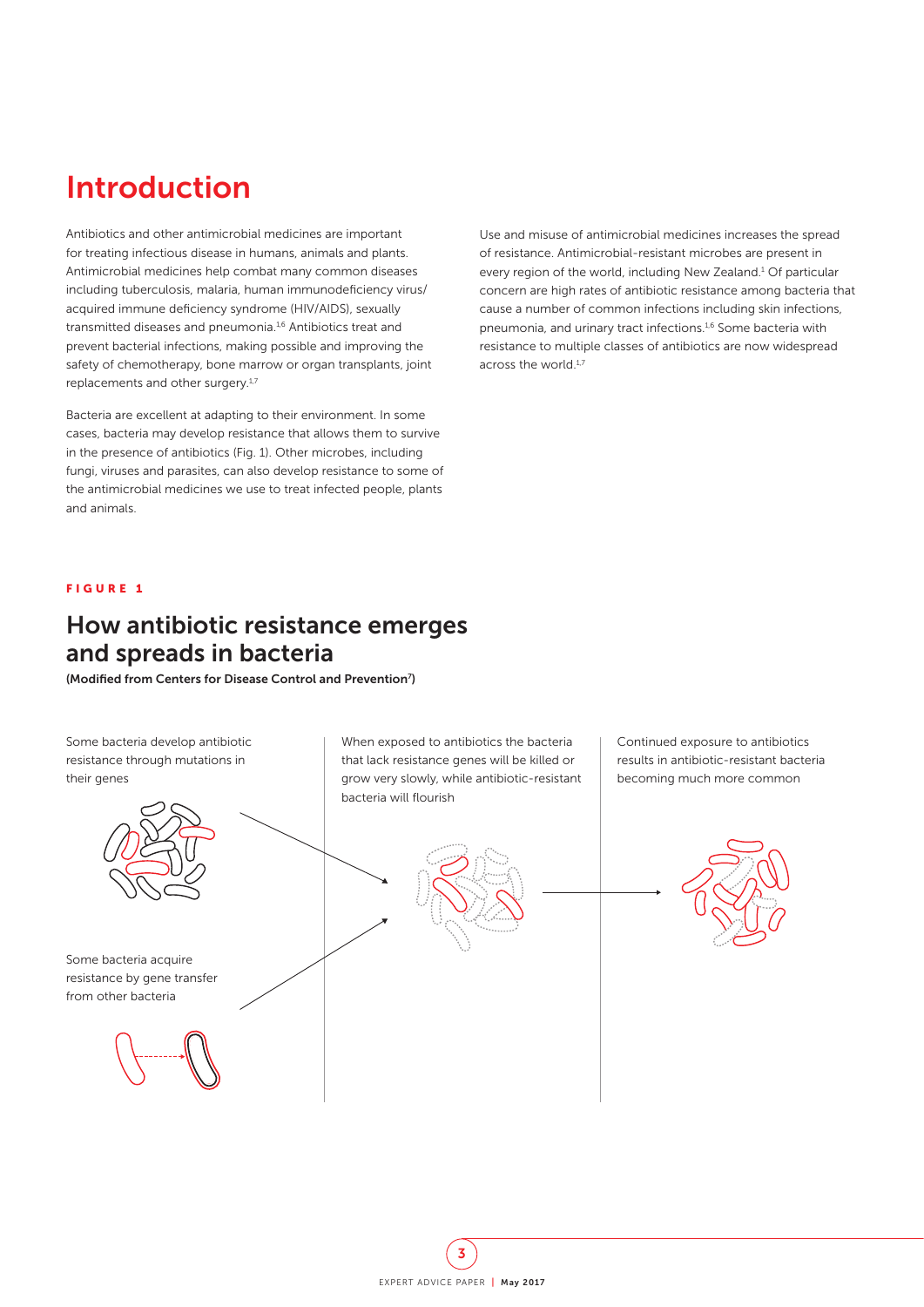# What are microbes and how can they cause infection and disease?

A microorganism or microbe can refer to bacteria, viruses, fungi or parasites. Microbes occur in every environment including soil, water, air, and plants, as well as in and on humans and other animals. Most microbes are harmless or even beneficial to humans most of the time. While some microbes have adapted to infect and cause disease, even normally harmless or beneficial microbes can cause disease if they multiply in parts of the body where they do not normally reside, or inside someone with a suppressed immune system.

Infection and disease caused by microbes can occur in any organism such as humans, animals and plants. Infections can be transmitted by direct or airborne contact between individuals, through contaminated food or water, by transfer from other surfaces where pathogens (disease-causing microbes) may live, or via insects or animals.8

# Infectious diseases in New Zealand

Hospital admissions data and annual surveillance reports on notifiable diseases, outbreaks, influenza-like illness and sexually transmitted infections capture some information on the burden of infectious diseases in New Zealand.<sup>9-12</sup> In the year between July 2013 and June 2014, almost 91,000 people had infectious diseases listed as the main reason for why they were hospitalised, accounting for around 8% of all hospitalisations.13,14 However, the occurrence of infectious diseases in hospitals is even higher as some patients admitted for other illnesses can have secondary complications caused by an infectious disease. Worldwide, up to 10% of patients receiving healthcare develop an infection related to this care.15 Over two thirds of infectious disease hospitalisations are due to bacterial infections, more than a quarter are due to viruses, and less than 1% are due to fungi and other microbes.<sup>13,14</sup> Hospitalisations are only the tip of the iceberg, and most infectious diseases occur and are managed in the community.

Lower respiratory tract, skin and soft tissue, and gut infections are the most common manifestations of infectious disease in New Zealand.16 These infections accounted for nearly 60% of all hospital admissions for infectious disease between 2004 and 2008.16 The rates of skin and soft tissue infections caused by the bacterium *Staphylococcus aureus* are high and increasing.17

In 2015, there were 558 outbreaks of infectious disease investigated in New Zealand, consisting of 8,510 individual cases.9 Hospitalisation occurred in 3.3% of the outbreak cases for which information was available on whether an individual was hospitalised.9 Microbes infecting the gut were implicated in the majority of outbreaks (90%), with norovirus reported as the cause for over a third of outbreaks, and over half the individual cases.<sup>9</sup>

Everyone is susceptible to infectious disease; however, some groups of people are disproportionally affected. The rates of some infectious diseases in Māori and Pacific peoples are about twice as high as in those of European descent and other ethnic groups.16 Likewise, the rates are significantly higher than average in the youngest and oldest age groups, and in the most socioeconomically disadvantaged New Zealanders.<sup>16</sup>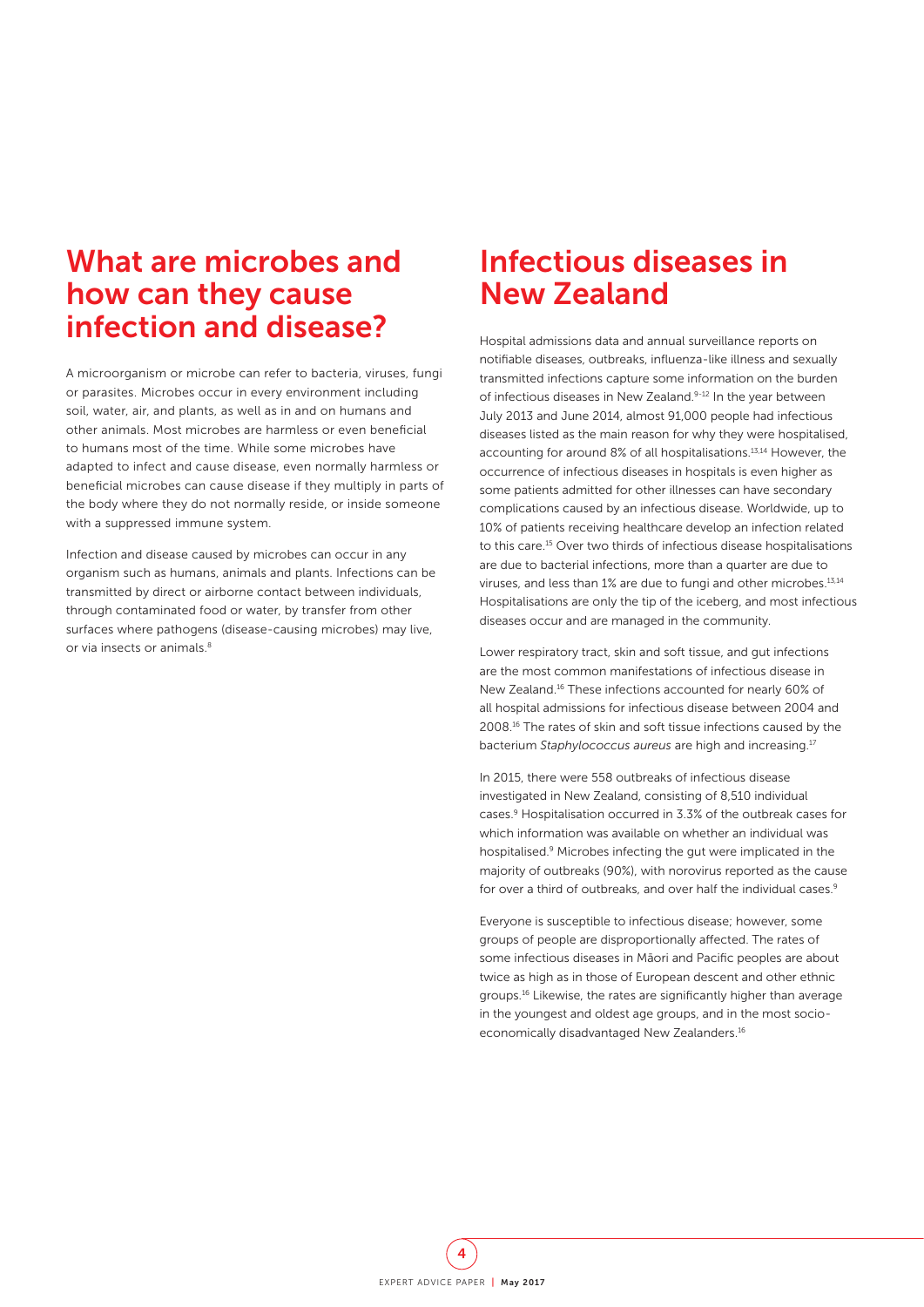# What are antimicrobial medicines and how do they work?

Antimicrobial medicines treat and prevent infections in humans, animals and plants. Antibiotics are antimicrobial agents that specifically interact with bacteria to either kill them or inhibit their growth.<sup>18</sup>

Substances with known antibacterial properties have been used for many centuries but it was only in the middle of last century that many of the antibiotics, as we know them today, were discovered.19,20 Along with the discovery of antibiotics came a better understanding of bacterial diseases, and the ability to test bacteria for their susceptibility to antibiotics, so that the most effective medicine can be selected to treat each infection.<sup>21</sup>

### How antibiotics treat infection

Exposure of bacteria to antibiotics may either kill\* the bacterial cells, or inhibit reproduction.†22 In patients with a normal immune system, inhibiting the infecting bacteria is often sufficient to cure the disease.<sup>23</sup>

# Antimicrobial resistance: how it emerges and spreads

### Antibiotic-resistant bacteria

Bacteria are able to evolve rapidly in response to threats from their environment, including threats from antibiotics.<sup>24</sup> Random mutations in a bacterium's genetic material may give bacteria the property of being resistant to some antibiotics [\(Fig. 1\)](#page-2-0). Alternatively, bacteria may acquire resistance through mechanisms that allow the transfer of genes from other bacteria of the same or a different species (see below). Genes that allow bacteria to be resistant to antibiotics have existed in the environment for over 2 billion years.25,26 However, the widespread use of antibiotics in recent decades has led to resistance in common disease-causing bacteria becoming much more prevalent.

As resistance becomes more common, new drugs are required to combat the infections. These antibiotics, in turn, have driven a cycle of use leading to resistance to each new drug.

### Other microbes can also develop resistance

Mutations in other microbes, such as viruses, fungi and parasites, sometimes give them resistance to antivirals, antifungals and antiparasitic medicines respectively. Exposure to antimicrobial agents can allow resistant microbes to flourish over non-resistant microbes.<sup>1</sup>

Some antivirals are effective at preventing the progression of HIV infection, while other antivirals are used for treating patients with influenza.<sup>1</sup> HIV drug resistance is increasing globally. At least one out of ten patients in Australia, Europe, Japan and the USA starting HIV treatment for the first time is infected with a strain of HIV that is resistant to at least one drug. $1$  Vaccination is the preferential method for preventing influenza, however, use of antivirals during influenza epidemics and pandemics is increasing.<sup>1</sup> As a consequence, some viruses develop resistance to these antivirals, with widespread resistance occurring in some influenza viruses.<sup>1</sup> Resistance can develop rapidly. In some cases, viruses have shown a high rate of emerging resistance to the antiviral Tamiflu after a single course of treatment.<sup>27</sup>

<sup>\*</sup> These antibiotics are referred to as 'bactericidal agents'

<sup>†</sup> These antibiotics are referred to as 'bacteriostatic agents'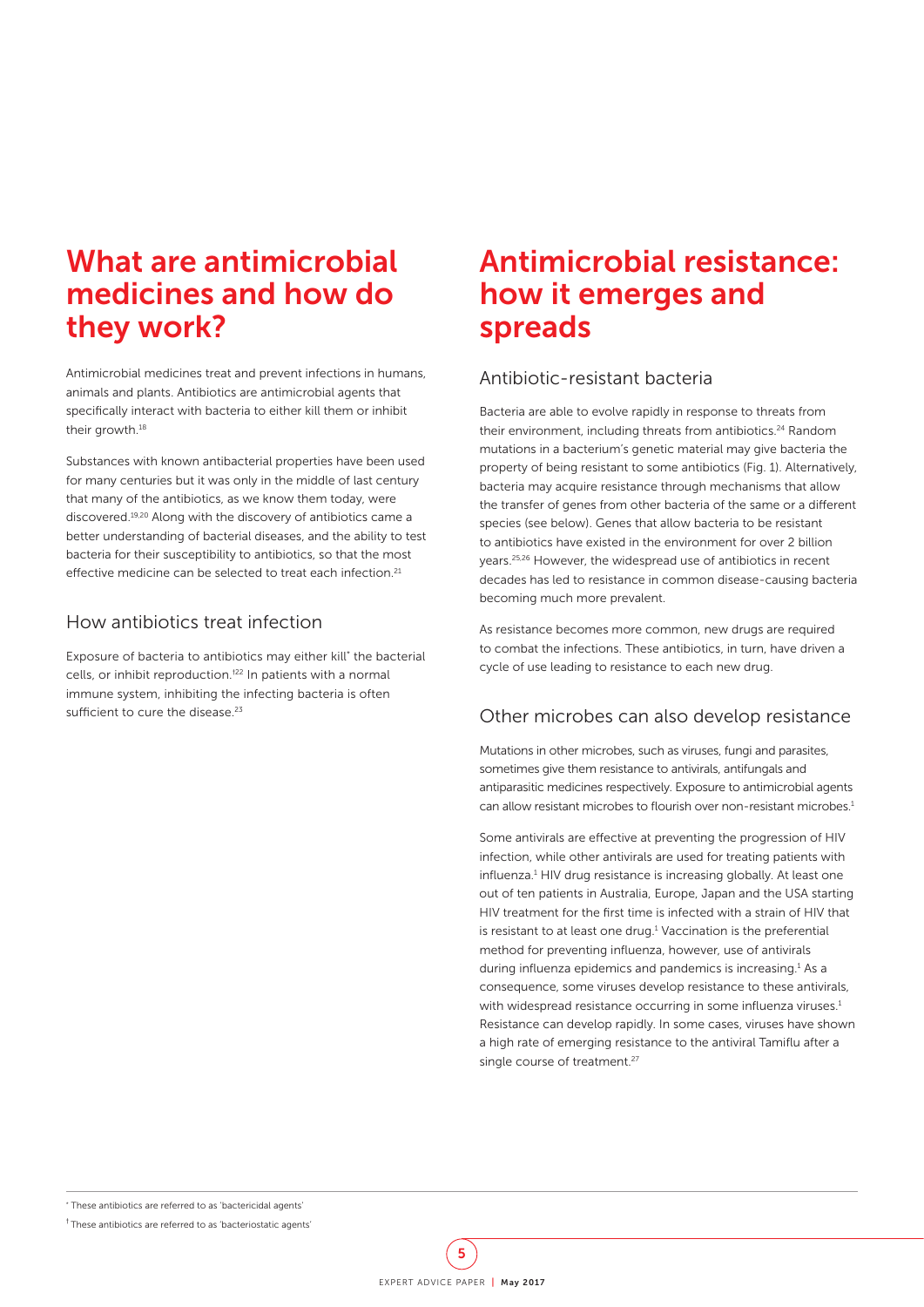Yeasts that are the most common cause of fungal infections (such as *Candida albicans*) are now showing antimicrobial resistance globally.1 These fungi commonly live in the body without causing disease, however, they can proliferate, especially among people with suppressed immune systems, including those treated with immunosuppressive drugs or when beneficial bacteria in the body are suppressed by broad-spectrum antibiotics.<sup>7</sup>

New Zealand does not have the mosquitoes that transmit parasites that cause malaria. However, people do sometimes acquire the disease while travelling.10 Resistance to the antiparasitic drugs used to treat malaria has increased in South East Asia and Africa.1

#### The spread of antimicrobial resistance

Once a single microbe has acquired resistance to an antimicrobial drug, the proportion of microbes that are resistant to that drug usually will increase. Exposure to environments with antimicrobial agents increases the preferential growth of antimicrobial-resistant strains [\(Fig. 1\)](#page-2-0).<sup>24</sup> Genes that give the microbe antimicrobial resistance can be passed on to subsequent generations.

Antibiotic resistance also spreads between bacteria of the same or different species in the local environment through the transfer of genes for resistance. This process allows multiple genes to be shared and resistant bacteria to proliferate, even without the added pressure from antibiotics in the environment. The development of resistance may place a burden on the bacteria but some bacteria can evolve strategies that overcome this burden such as turning off the gene unless it is required.<sup>28</sup>

Globalisation, with the increased rapid movement of people, food, and animals around the world, contributes to the spread of antimicrobial-resistant microbes.<sup>1,6,29</sup> Resistant microbes that arise in one part of the world can spread to others through trade and travel, including movements of food, water, animals and people.<sup>6,30</sup> In the year between July 2015 and June 2016, over 3.3 million overseas visitors came to New Zealand, and there were 2.5 million overseas trips by New Zealanders.<sup>31</sup>

### Other causes of antimicrobial resistance

Antimicrobial agents can be found in many consumer products, including soaps, hand lotions, toothpaste, deodorants, cosmetics, cleaning products, pesticides and even integrated into some plastic and fabric materials.32-35 Just as with pharmaceuticals, there is a risk that the presence of these antimicrobial agents can provide a selective pressure for the development and spread of resistance in bacteria and fungi. Genes conferring resistance to these non-pharmaceutical antimicrobial agents may also induce pharmaceutical antimicrobial resistance.32,33,35 Under normal household conditions, using antibacterial soaps does not reduce the chance of infections any more than washing with regular soap and water.36,37

The presence of antimicrobial agents in the environment also contributes to the emergence and selection of resistant microbes.38 The majority of antimicrobial medicines ingested by humans and animals are not broken down, but end up in wastewater treatment plants and the environment.<sup>39</sup> Antimicrobial agents in cleaning and personal care products are also washed down the drain and accumulate in the environment.<sup>34</sup> Antimicrobial agents can also enter soil and water via the aquaculture and horticulture industries.<sup>40,41</sup>

Another way antimicrobial agents end up in our environment is through waste from factories where they are manufactured.<sup>42</sup> The majority of antibiotics are manufactured in China and India and there are reports of pharmaceutical manufacturers illegally dumping their waste into rivers and onto nearby land, or burying it in undisclosed locations.43

### Antimicrobial resistance extends beyond ecological boundaries

Antimicrobial agents, especially antibiotics, are frequently used to treat infections in both humans and animals. In animals, including livestock and pet animals, antimicrobial medicines are used for the treatment and prevention of infectious diseases, which, if uncontrolled, could result in production losses, severe disease and welfare concerns. In some countries, antimicrobial agents are also used as growth promoters. As with use for humans, use of antimicrobial agents for animals can lead to the emergence of new resistant microbes, or the proliferation of already resistant microbes.

Antimicrobial resistance can spread between animals, humans, food and the environment.<sup>38</sup> The One Health concept recognises that animals, humans and the environment are interconnected and experts across these sectors can work together to tackle disease that can spread between people and animals.<sup>44</sup> Resistance can spread between animals to humans via a number of pathways, including food, water and direct contact [\(Fig. 2\).](#page-6-0) The spread of antibiotic resistance can occur through either transfer of genes encoding resistance or transfer of bacterial strains.45-47 There is also evidence that this resistance can pass in the other direction, from humans to animals<sup>48</sup>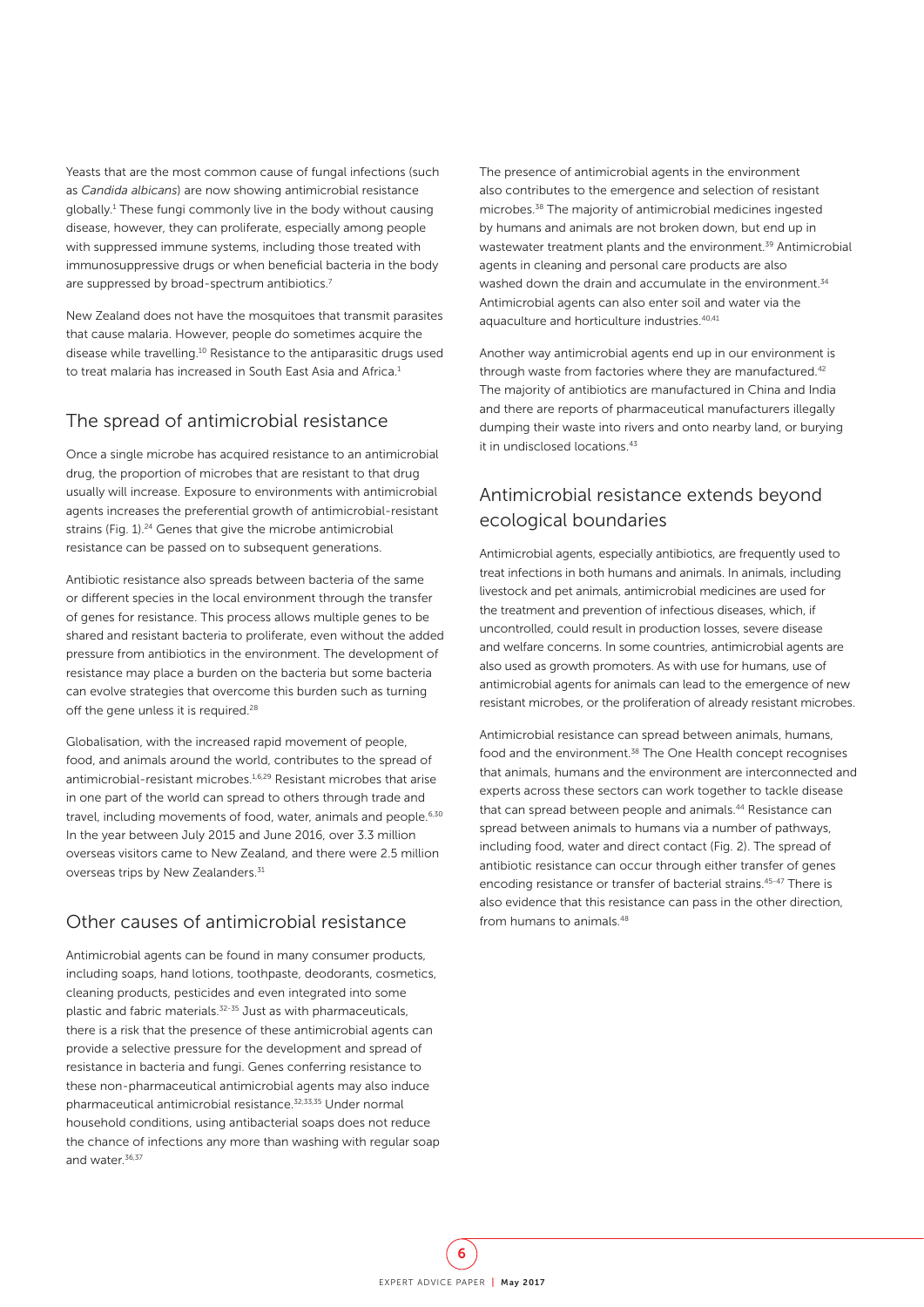#### <span id="page-6-0"></span>FIGURE 2

# How antimicrobial resistance can spread in New Zealand

(Modified from Centers for Disease Control and Prevention<sup>7</sup>)



Use and misuse of antimicrobial medicines can accelerate the spread of resistant microbes in the community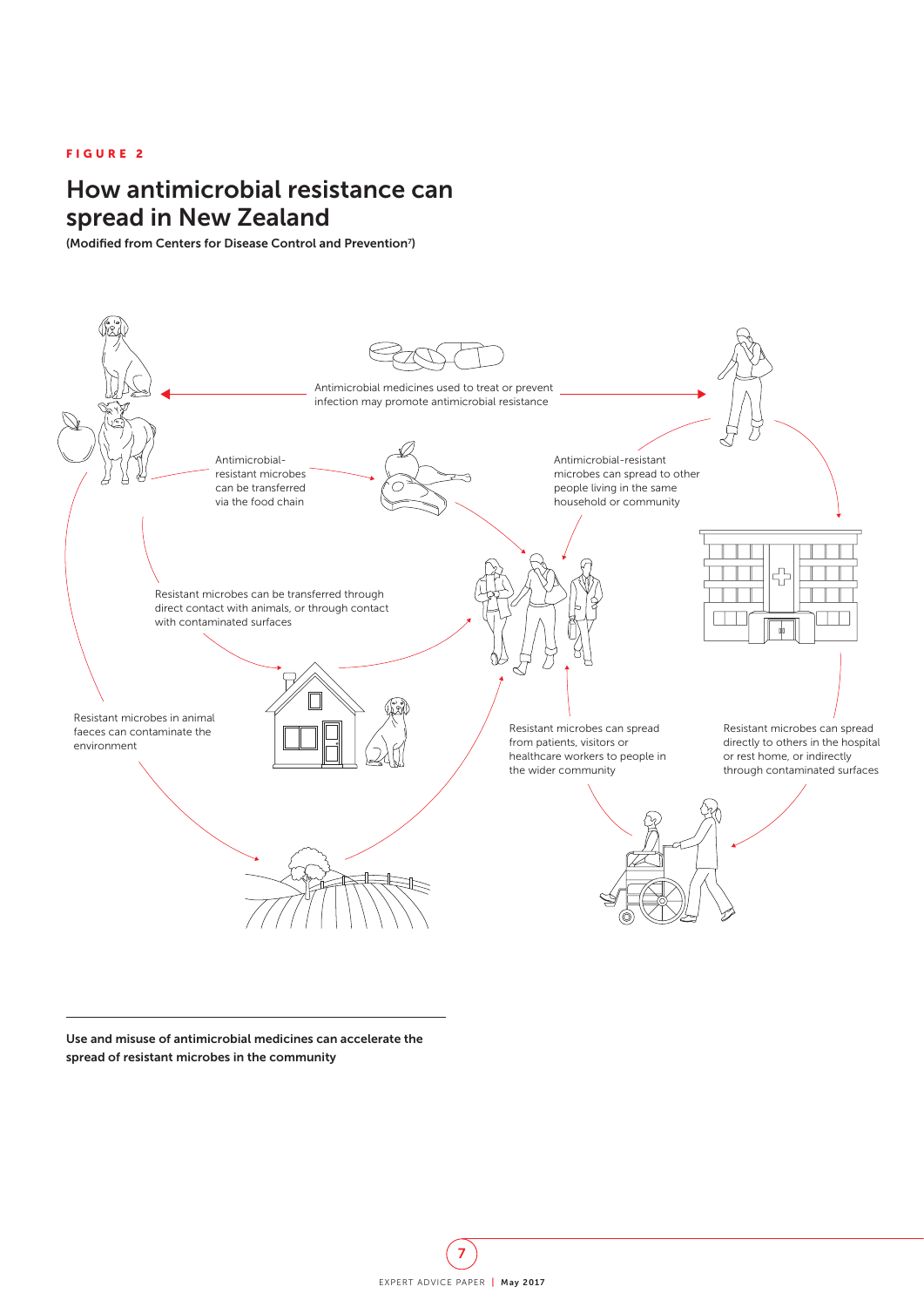# Use of antimicrobial medicines in New Zealand

#### Within the community

New Zealand has a high rate of antibiotic use for human medicine compared to the rate of use in many other countries (Fig. 3).49,50 Levels of antibiotic use in the community in recent years are comparable with those in European countries that are widely considered to have profligate use of antimicrobial medicines, and that have, as a consequence, high levels of antimicrobial resistance.<sup>51</sup> In New Zealand, approximately 95% of the antibiotics intended for human consumption are dispensed by community pharmacies.<sup>52</sup> Sometimes these prescriptions are of nil or trivial benefit.<sup>51</sup> For example, most upper respiratory tract infections are caused by viruses and therefore cannot be cured with antibiotics. Antibiotic dispensing increases dramatically each winter, for example during 2014 there was a 40% increase between summer and winter.<sup>49</sup>

There is a marked variation in the total amount of community antibiotic dispensing, and in the quality of antibiotic prescribing, between the different District Health Board regions in New Zealand.<sup>49,51</sup> Regional differences in the incidence of infection and demographics (age, ethnicity, socio-economic status, geography) may account for some of this variation. A study of the antibiotic consumption by over 5500 children enrolled in the Growing Up in New Zealand study showed that, on average, each child had been dispensed 9.5 antibiotic courses by the age of five years.<sup>53</sup> The study showed more antibiotic courses were dispensed to a higher proportion of Māori and Pacific children than other ethnicities.<sup>53</sup> Children living in areas with a high incidence of socio-economic deprivation also received more antibiotics than other children.<sup>53</sup> Both these findings are consistent with a higher occurrence of infectious disease within these groups.<sup>16</sup> Only 3% of the children in the study had not received a single antibiotic course from community pharmacies during their first five years of life.<sup>53</sup>

High levels of use of topical antibiotic creams in New Zealand have led to high levels of resistance.<sup>54,55</sup> Resistance intensified with increased dispensing,<sup>55</sup> driven, in part, by over-the-counter availability of the antibiotic Mupirocin (without the need for a prescription) between 1991 and 2000.<sup>54</sup>

#### FIGURE 3



### Rates of antibiotic use in the community; 2014

\* Prescriptions in the community only. Hospital prescriptions excluded.

Source data from ESR,<sup>49</sup> ECDC<sup>56</sup> and ACSQHC<sup>57</sup>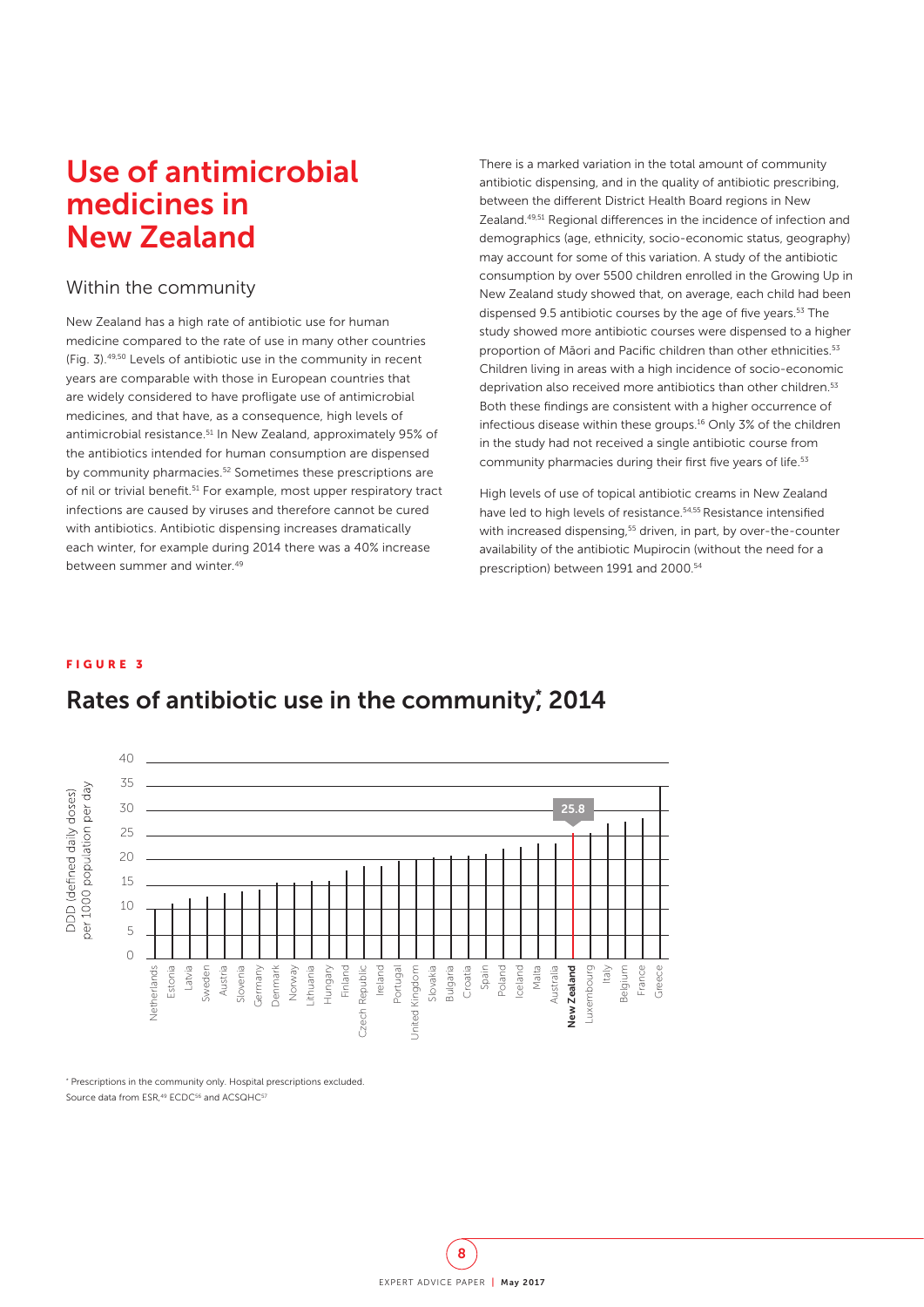#### Within hospitals

Hospital prescriptions accounted for approximately 5% of antibiotics dispensed for human use in New Zealand in 2015.52 Antimicrobial resistance rates in microbes isolated from patients in hospitals are influenced not only by use of antimicrobial medicines, but also by the efficacy of preventing transmission of microbes and the vulnerability of the patient population to developing infections. Hospitals also manage the care of some people with antimicrobial-resistant infections, for example, in travellers returning to the country carrying infections caused by bacteria resistant to a vital last-resort antibiotic, carbapenemaseproducing Enterobacteriaceae (CPE).

Antimicrobial stewardship uses processes designed to measure use of antimicrobial medicines and optimise appropriate practices. Stewardship is used in many large New Zealand hospitals.<sup>58,59</sup> Some District Health Boards in New Zealand have dedicated antimicrobial stewardship pharmacists.<sup>60</sup> There are also some national initiatives that promote prudent use of antimicrobial medicines in the community and in hospitals.<sup>60</sup>

### Use of antimicrobial agents as veterinary medicines and horticultural treatments

Overall, use of antimicrobial medicines across the farming sector in New Zealand is considered very low by international standards (Fig. 4).61,62 This reflects, in part, the abundance of pasture-based farming practices when compared with more intensive agricultural practices in some other countries.<sup>63</sup> In some countries, high levels of use of antimicrobial medicines in animals is exacerbated by the use of antimicrobial agents as growth promoters in food producing animals. This practice is not permitted in New Zealand.<sup>61</sup>

The pig, poultry and dairy cattle industries consume the majority of antibiotics used by animals in New Zealand.<sup>64</sup> These industries use antibiotics to treat sick animals as well as to prevent common infections spreading quickly between animals growing in close proximity. These diseases, if left unchecked, may lead to high mortality and hence poor animal welfare outcomes. Situations in which this preventative treatment may be used include the intensive rearing of pigs and poultry, and controlling mastitis disease in dairy herds.<sup>64</sup>

#### FIGURE 4



# Rates of animal antibiotic use in 2012

Source data from Hillerton et al. 201761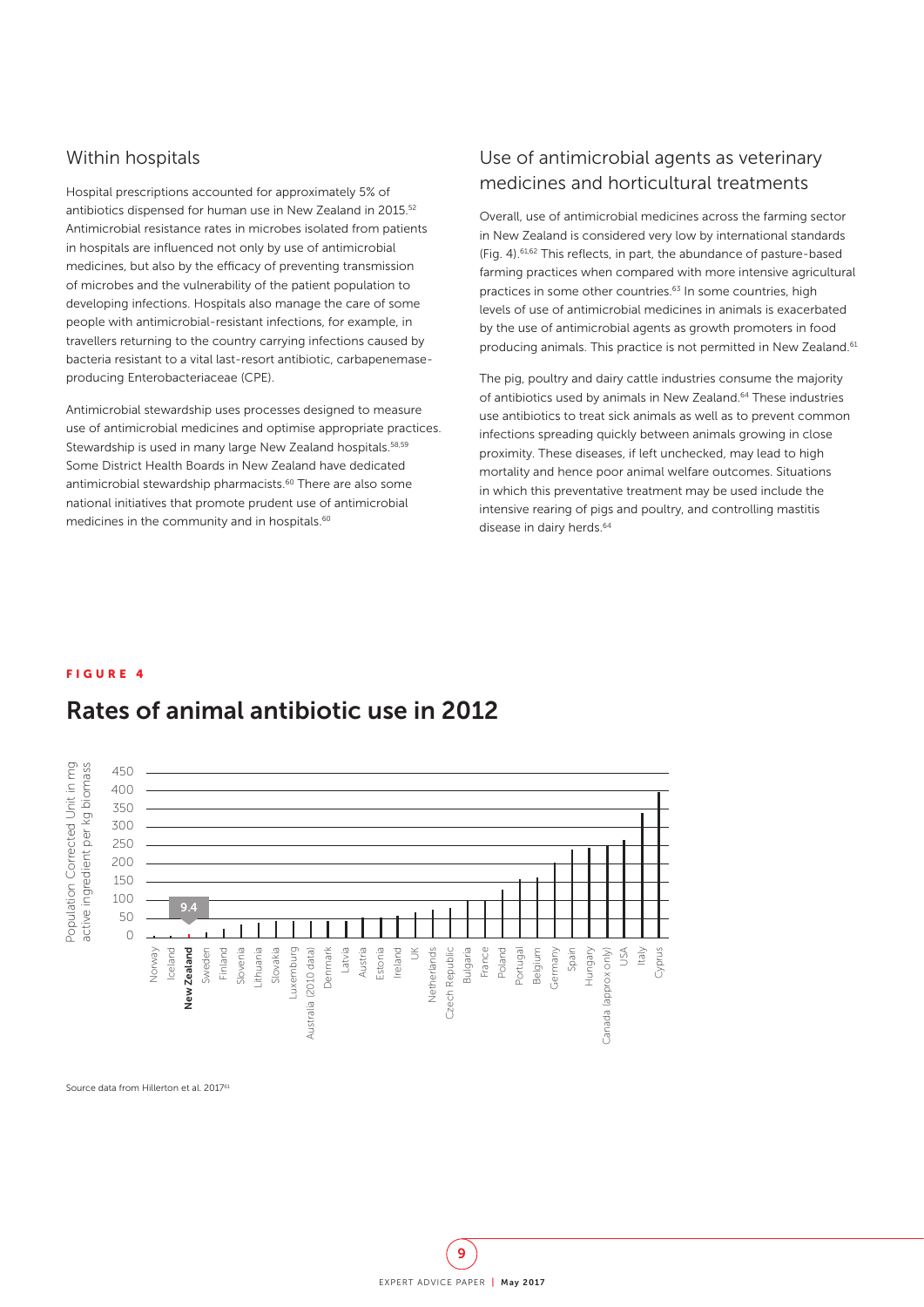One antibiotic, zinc bacitracin, accounts for over a third of agricultural antibiotic sales in New Zealand.64 This antibiotic is used predominately in feed on poultry farms, and, to a lesser extent, in the pig industry, to prevent outbreaks of disease.

Cephalosporins are another type of antibiotic used in veterinary medicines in New Zealand.<sup>64</sup> The 3rd and 4th generation cephalosporins are considered high priority and critically important for use in human medicine; their use in veterinary medicine is tightly controlled and used only for therapeutic purposes.65 Cephalosporins for veterinary use (1st to 4th generation) contribute between 3 and 4% of total antibiotic sales and sales of 3rd and 4th generation cephalosporins have doubled between 2010 and 2014.<sup>64</sup> The dairy industry uses a large proportion of antibiotics in this class<sup>64</sup> and the New Zealand Veterinary Association has released guidelines advising a more prudent and appropriate use of these drugs for dairy cows, horses, cats and dogs.<sup>66-68</sup>

The horticulture sector also uses antibiotics to combat bacterial disease. There are two antibiotic products registered for horticultural use in New Zealand. These products are registered for certain crops including tomatoes, kiwifruit, and pip and stone fruit.<sup>64</sup> The outbreak of kiwifruit vine disease caused by the bacterium *Pseudomonas syringae* pv. *actinidiae* (Psa) resulted in increased sales of antibiotics for horticultural use between 2011 and 2014.64 Sales for antibiotics used in horticulture make up 0.9–1.5% of the total antibiotic sales in veterinary medicines and horticulture treatments combined.<sup>64</sup>

# Antimicrobial resistance in New Zealand

New Zealand has relatively low rates of antimicrobial resistance compared with many other countries. However, this situation could easily change with the spread of emerging and existing resistant microbes.

#### Case study 1: Antibiotic resistance of MRSA

Infections with methicillin-resistant *Staphylococcus aureus* (known as MRSA) are common in many hospitals and some communities across the world.<sup>1</sup> MRSA can cause common skin infections such as boils, school sores and cellulitis, blood infections and pneumonia, and is resistant to penicillin-based antibiotics.7,42

In contrast to the situation in other high-income countries such as Australia and the UK, these MRSA bacteria have not become widely established in New Zealand hospitals.<sup>69-71</sup> However, the prevalence of detection of MRSA in New Zealand communities and hospitals has increased significantly in recent years. Between 2006 and 2015 the rate of disease caused by these bacteria increased by 77%, from 14.3 to 25.3 per 100,000 population over the 1-month testing period, although most of this increase occurred before 2011.<sup>72</sup>

Although MRSA infections were once mostly restricted to hospital-acquired infections, the global characteristics of MRSA has changed with the emergence and spread of bacterial strains known as community-associated MRSA (CA-MRSA).<sup>1</sup> These bacteria have spread around the world, most notably the type known as "USA 300 CA-MRSA" from North America.<sup>73</sup> which was first reported in New Zealand in the mid-2000s.74

In 2014, about one in ten of the *S. aureus* strains causing infection in New Zealand were MRSA.<sup>75</sup> During a 1-month period in 2015 MRSA was isolated from over 800 people with a staphylococcal skin and/or soft tissue infection.<sup>72</sup> The widespread use of topical antibiotics may have driven the spread of MRSA in New Zealand.<sup>55</sup>

The proportion of staphylococcal disease caused by MRSA in New Zealand remains low compared with UK, USA and France.<sup>42</sup> Within New Zealand, there is a considerable variation between regions, with the highest rates of MRSA isolated from patients in the top half of the North Island<sup>72</sup>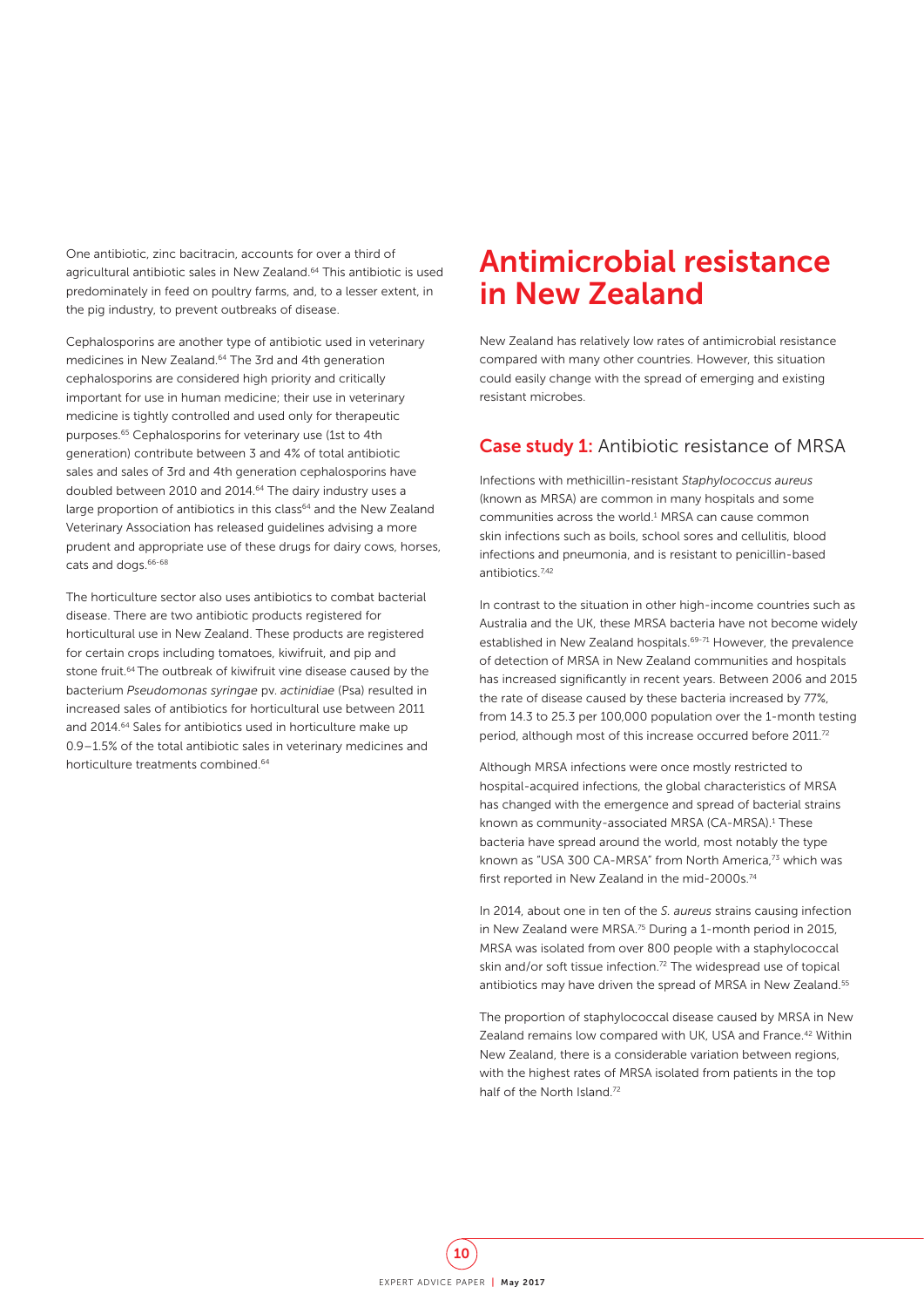### Case Study 2: Antibiotic resistance in the bacterial family Enterobacteriaceae

Enterobacteriaceae are a family of bacteria including *E. coli* and *Klebsiella pneumoniae* that commonly live in the intestines and can cause infections of the bladder and kidneys (cystitis and pyelonephritis). These bacteria may produce proteins, known as extended-spectrum beta-lactamases (ESBL), which destroy penicillin and related antibiotics. These ESBL-producing Enterobacteriaceae (ESBL-E) were first identified in New Zealand in the early 1990s.<sup>76,77</sup> However, it was not until the mid-2000s that the incidence of people diagnosed with these infections increased significantly, in both hospital and community settings.<sup>77,78</sup>

Within New Zealand, the spread of ESBL-E has occurred in healthcare and residential care facilities.<sup>79</sup> and ESBL-E is now endemic<sup>‡</sup> in the New Zealand community. The proportion of infections due to ESBL-E remains lower in New Zealand than in North America and some parts of Europe.42 Data from a multinational antimicrobial resistance survey reported low but increasing rates of ESBL-E in the South Pacific. 80-82

Levels of antimicrobial resistance in animals are not routinely monitored in New Zealand.60 A baseline survey from 2009 to 2010 did not detect ESBL-E in the animal groups (calves, pigs and poultry) tested.<sup>83</sup> However ESBL-E has been isolated from pets.<sup>63</sup>

### Case study 3: Resistance to last-resort antibiotics

The emergence of carbapenemase-producing Enterobacteriaceae (CPE) is of great concern as carbapenems are a last-resort antibiotic that can be used to treat ESBL-E.<sup>84</sup> Carbapenemaseproducing Enterobacteriaceae tend to be resistant to multiple antibiotics. Colistin is one of the last-resort antibiotics to treat patients with CPE. However, in September 2016 a woman in the USA died after being infected with a strain of CPE resistant to 26 different antibiotics, including colistin.<sup>85</sup> Infections such as this are essentially untreatable, and can lead to the death of the patient. The World Health Organization (WHO) classified CPE as a top priority for research and development to find new and effective antibiotic treatments.86

While still rare in New Zealand, CPE are becoming widespread around the world, especially in India.<sup>42,87</sup> However, the number of CPE strains isolated in New Zealand has increased in recent years (Fig. 5).88-90 Most of the cases seen in New Zealand are in patients who had travelled to India.<sup>88-90</sup> Many patients seem to have acquired the resistant bacteria during hospitalisations in other countries.88,89,91 In 2015, transmission of CPE was identified for the first time between patients in two New Zealand hospitals.<sup>89</sup>

#### FIGURE 5



### CPE in New Zealand

Source data from ESR88-90

‡ An endemic disease is one that is consistently present in a community or region.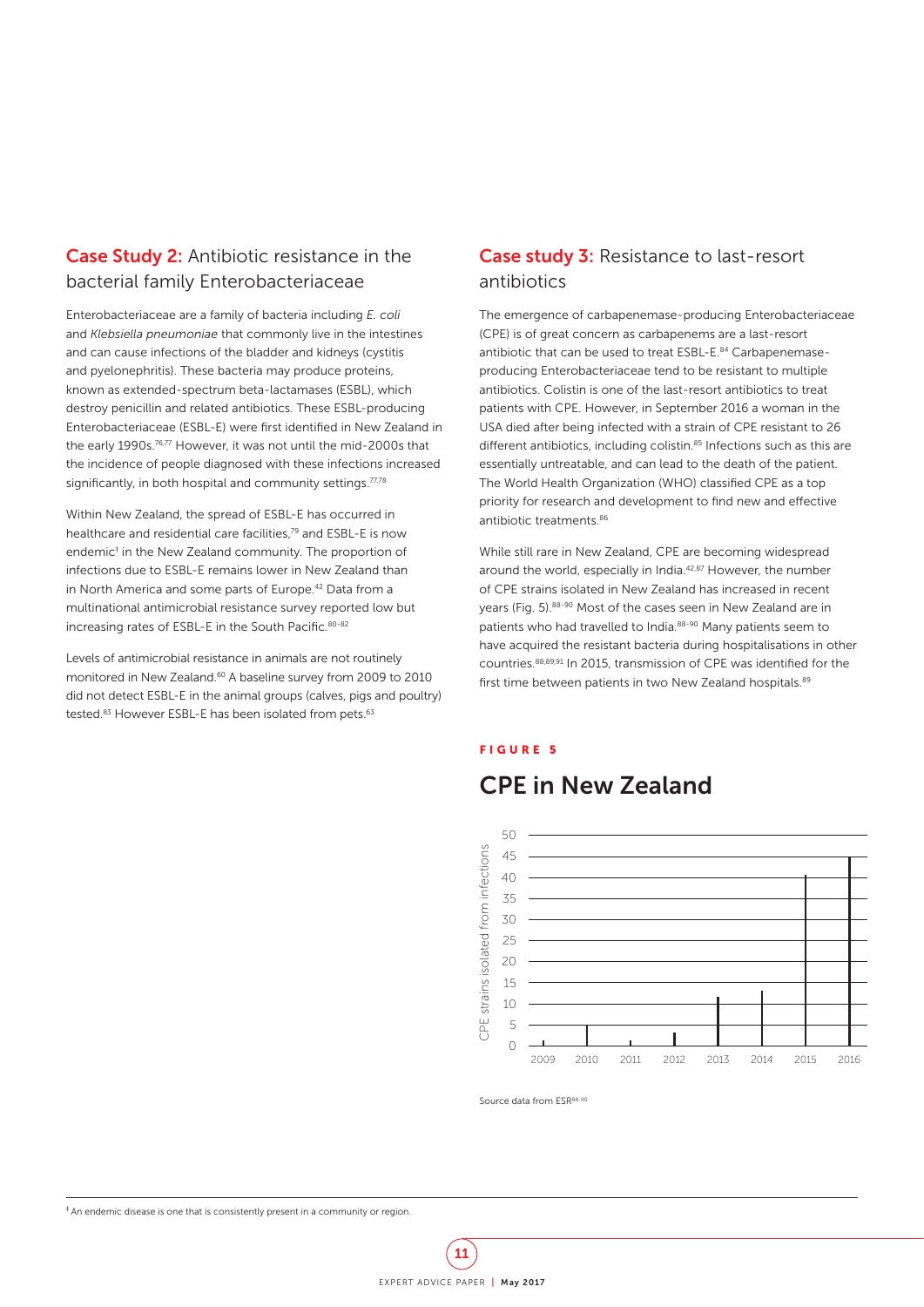### Other resistant microorganisms of concern in New Zealand

The Institute of Environmental Science and Research conducts national surveillance of antimicrobial resistance among pathogenic microbes of concern in New Zealand.72,77,89,92-96 Some antibioticresistant strains are widespread in New Zealand healthcare and community settings,<sup>71</sup> whereas others are uncommon but are of great concern elsewhere in the world.<sup>1,7,42</sup>

Antimicrobial-resistant strains can become endemic in healthcare settings. Enterococci are bacteria found in our gut. Some enterococci are intrinsically resistant and can readily acquire resistance to many antibiotics including vancomycin, but resistance to vancomycin is not common in many diseasecausing bacteria.97,98 There is concern that vancomycin resistance will spread from vancomycin-resistant enterococci to common pathogenic bacteria.98 Unfortunately, infection with vancomycinresistant enterococci is widespread in patients in the USA<sup>7</sup> and has become prevalent in some Australian hospitals.<sup>99</sup> Similar outbreaks have occurred in New Zealand hospitals from time to time, but fortunately, rigorous infection prevention and control measures have curtailed these outbreaks.<sup>94</sup>

People visiting or returning to New Zealand sometimes import resistant bacteria after receiving medical care overseas.<sup>88</sup>

# Societal impact of antimicrobial-resistant infections

Antimicrobial resistance can affect people's lives and contribute to rising healthcare utilisation<sup>1</sup> and costs to society through loss of labour in the workforce.<sup>3</sup> Antibiotic resistance makes it more dangerous to use medical treatments that carry a significant risk of infection, including invasive surgery, cancer therapy and dialysis.1,3,7 For more virulent bacteria, resistance may result in the death of the patient. For less virulent bacteria, it may mean that treating the infection becomes more complicated, requiring the use of antibiotics that may be less effective and/ or more toxic to the patient.<sup>1,7</sup> It could mean further costs and treatments to mitigate the undesirable side-effects of these more toxic drugs. It may also result in the need for other interventions to control the infection, such as surgery.100,101

In New Zealand, 302 cases of tuberculosis (TB) were reported during 2014, including three cases that were identified as multidrug resistant.93 A study into a multidrug-resistant case estimated the total cost of treatment was nearly NZ\$327,000.102 Extended hospital stays, outpatient treatment and more expensive second-line drug treatment accounted for most of this cost.<sup>102</sup>

Internationally, most economic studies have focused on the costs to society of specific infections.103 A study investigating the costs from all antibiotic-resistant infections sampled 1,391 highrisk hospitalised adult patients from a single, large, urban public teaching hospital in Chicago, USA.104 In this sample, 13.5% had antibiotic-resistant infections. The total medical and societal cost associated with antibiotic-resistant infections in this study was calculated to be between US\$13.35 million and 18.75 million.<sup>104</sup> If health-related quality of life could be adequately measured, and included, the estimated societal burden would have been higher.

The UK government commissioned former Goldman Sachs chief economist Jim O'Neill to review and estimate the future global costs of antimicrobial resistance.<sup>3</sup> The extent of losses to the world economy caused by decreases in the supply of labour resulting from three resistant bacterial infections (caused by *E. coli, K. pneumoniae,* and *S. aureus*) and three major infectious diseases (HIV, TB, and malaria) was projected. $3$  The results of the study highlighted that antimicrobial resistance is a serious threat to health and the global economy. There could be a broader effect on the economy through changes in tourism and global trade.<sup>3</sup>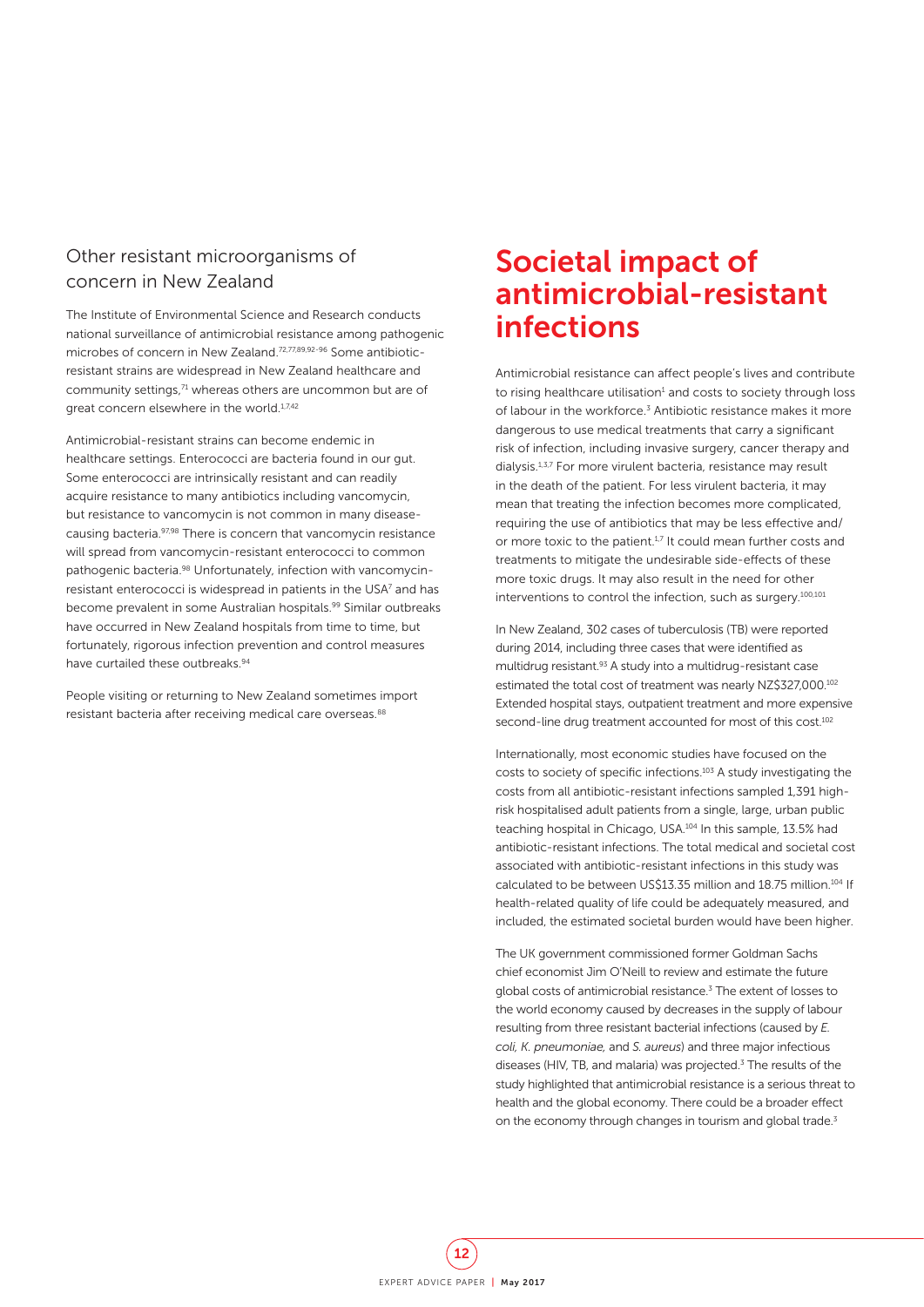Currently, 700,000 people per year are estimated to die globally from antimicrobial-resistant infections.<sup>3</sup> By 2050, this death toll is projected to increase to 10 million people annually if the rate of increase in antibiotic resistance remains unchecked.<sup>3</sup> To put this in perspective 8.8 million deaths were attributed to cancer in 2015.3,105 The broad-brush estimate for antimicrobial resistance fatalities by 2050 should be interpreted with caution due to limited data availability and the general assumptions necessary for such long-term forecasts.106

In the short period since the O'Neill review started in 2014, new forms of resistance have emerged that were not expected to occur so soon. Emerging issues include transmission between different bacterial strains of resistance to colistin, an antibiotic of last resort in human medicine.<sup>4</sup>

# Combating antimicrobial resistance

#### International approach

The World Health Organization (WHO), the Food and Agriculture Organization (FAO) and the World Organisation for Animal Health (OIE) are collaborating to address antimicrobial resistance across the sectors spanned by these agencies.<sup>6</sup> The foundation for this collaboration is a One Health approach that recognises that antibiotic resistance extends beyond the borders between humans, animals and the environment. To assist in strategic planning, WHO and OIE have classified some antibiotics as critically important for human<sup>65</sup> and animal health<sup>107</sup> respectively.

WHO identified five key strategies for tackling the growing problems caused by antimicrobial resistance:6

- Increase global awareness and understanding about antimicrobial resistance
- Use surveillance and research to strengthen knowledge on antimicrobial resistance
- Reduce the incidence of infections through hygiene, sanitation and other preventative measures
- Optimise the use of antimicrobial agents
- Increase investments in countering antimicrobial resistance

Reducing unnecessary use of antimicrobial agents in agriculture has been recommended to help reduce the emergence and spread of resistant microbes.4 Recommendations include avoiding using antimicrobial agents considered critically important for treating infections in humans<sup>65</sup> and avoiding using them to prevent infection in groups of animals, particularly where alternative approaches exist. Such alternatives include the use of vaccination, more targeted application of antimicrobial agents, improved biosecurity, infection control, improved animal welfare by providing good housing and appropriate nutrition, and by breeding robust animals. Reducing the use of antimicrobial agents in livestock farming has been shown to reduce the levels of resistant organisms in animals,<sup>108</sup> although this is not always the case.<sup>109,110</sup> It has been difficult to demonstrate a link between reducing use in animals and a reduction in the prevalence of resistant bacteria in humans.<sup>111</sup>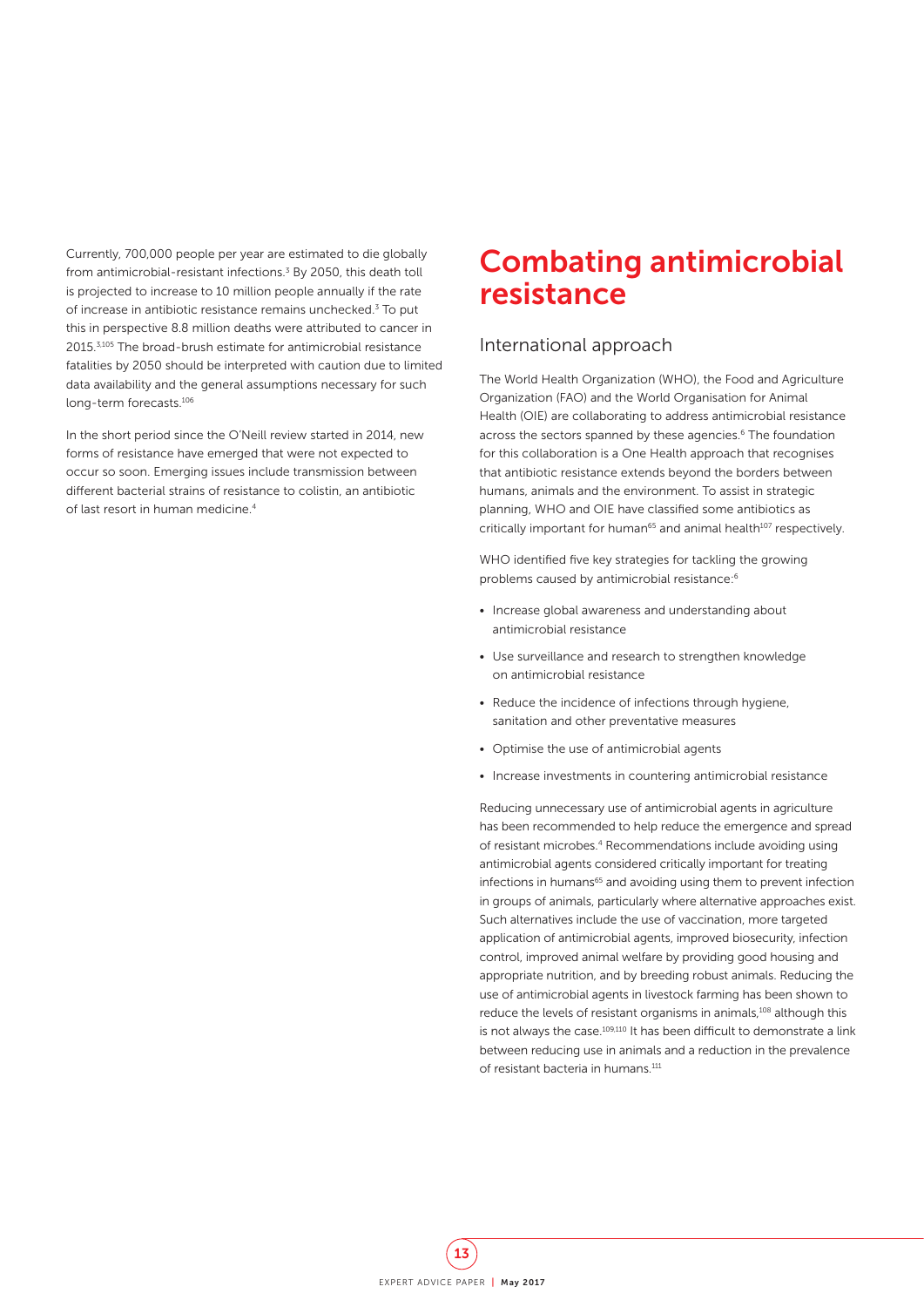### New Zealand's antimicrobial resistance plan

There have been a number of initiatives to monitor and address antimicrobial resistance in New Zealand. In a recent initiative, the Antimicrobial Resistance Strategic Action Plan Development Group was formed to prepare a national antimicrobial resistance plan, due by mid-2017.112 The group consists of members from relevant government agencies and professional organisations across the human and animal health sectors.

The New Zealand Veterinary Association aims to eliminate the use of antibiotics in the maintenance of animal health by 2030.113 It has also released a statement aspiring to replace the use of the antibiotic preventative treatment known as Dry Cow Therapy with non-antibiotic based management practices by 2020.114

### Research in New Zealand

Further research is required to improve our understanding of resistance and to develop alternative methods for treating and preventing antimicrobial-resistant infections. Some New Zealand scientists are working on the following projects:<sup>115</sup>

- Developing new or better vaccines
- Searching for novel antimicrobial agents in New Zealand fungi and from bacteria in soil
- Exploring new drugs for tuberculosis
- Discovering and investigating how to control a subset of viruses that specifically target certain bacteria
- Using a One Health approach to tackle human, animal and plant diseases
- Designing surfaces that are resistant to microbe
- Studying mechanisms of antimicrobial resistance with the intention to re-engineer antibiotics and improve their efficiency

#### How everyone can help combat resistance

Unnecessary use and misuse of antibiotics contribute to the spread of antibiotic resistance. WHO provides advice and summarises actions that individuals, policy makers, health professionals and the agriculture sector can take to help mitigate the spread of resistance.<sup>2,5</sup>

Antibiotics are not effective against viral infections such as influenza and common colds. WHO recommends only taking antibiotics prescribed by a certified health professional, and to never demand antibiotic treatment against their professional medical advice.2,5 WHO recommends following directions to complete the full prescription when using antibiotics and never sharing or using leftover antibiotics.<sup>2,5</sup>

To prevent infections occurring in the first place, WHO recommends regular hand washing, following good hygiene practices when preparing food, and keeping relevant vaccinations up to date.<sup>2,5</sup>

# Our Experts

Royal Society Te Apārangi prepared this paper under the guidance of the following experts:

Professor Gregory Cook FRSNZ, Professor Nigel French FRSNZ, Professor Gary Hawke FRSNZ, Professor Jack Heinemann, Dr Heather Hendrickson, Professor Richard Le Heron FRSNZ, William Leung, Dr Sally Roberts, Dr Trudy Sullivan, Associate Professor Mark G. Thomas, Dr Siouxsie Wiles and Dr Deborah Williamson.

Professor Kiaran Kirk and Dr Stephen Page provided independent international review of the paper.

The Society would also like to thank the following experts for their valuable contributions and commenting on the paper:

Professor Richard Beasley FRSNZ, Professor John Brooks, Dr Bryce Buddle FRSNZ, Associate Professor Brent Copp, Helen Heffernan, Dr Allen Petrey, Dr James Ussher, Australasian Society for Infectious Diseases, Māori Health Review, The New Zealand College of Public Health Medicine, New Zealand Medical Association, New Zealand Veterinary Association, Public Health Association of New Zealand, The Royal Australasian College of Physicians and The Royal New Zealand College of General Practitioners.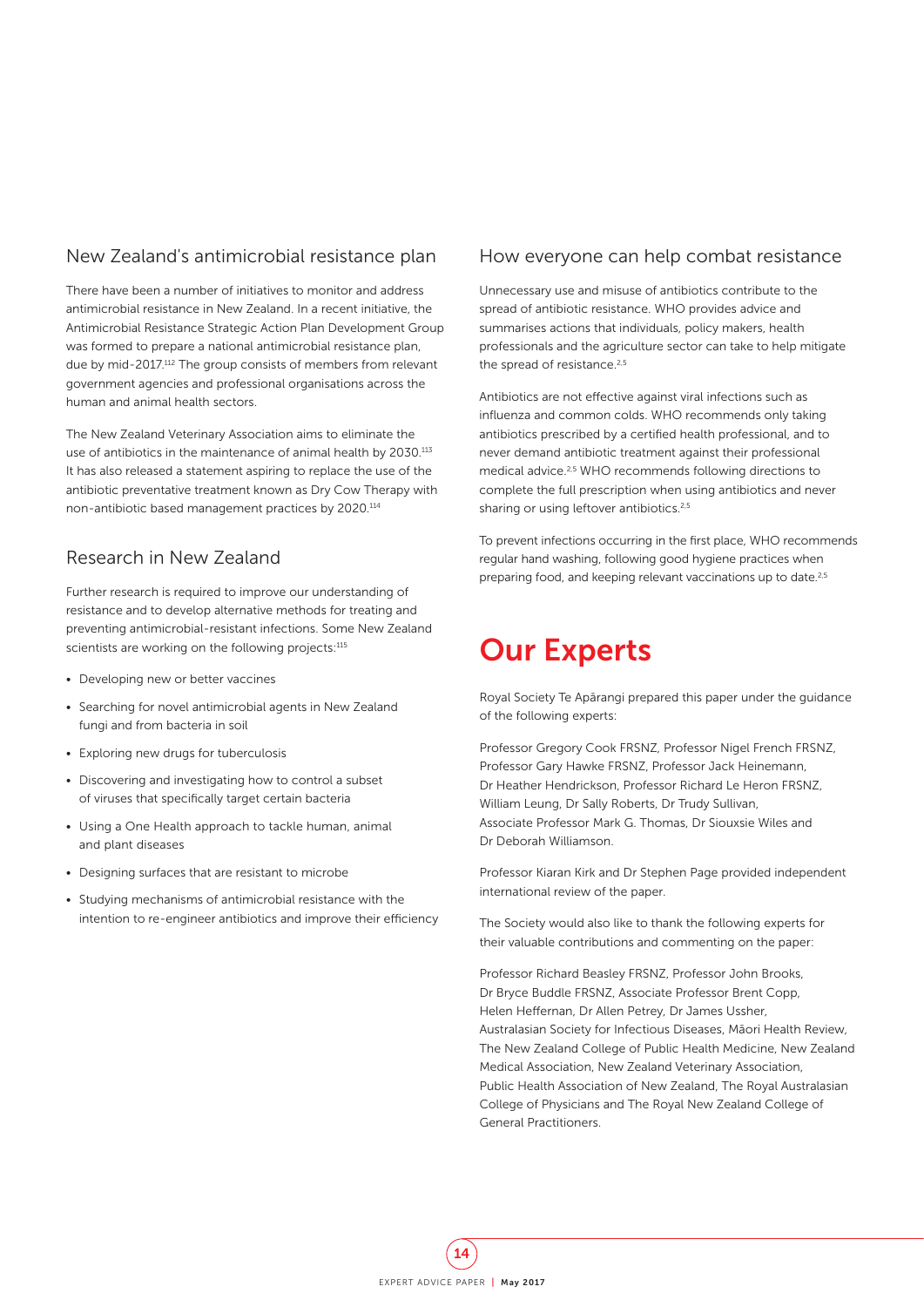# References

- WHO. Antimicrobial resistance: global report on surveillance. Geneva, Switzerland: World Health Organization; 2014.
- 2. WHO. October 2016. Antibiotic resistance: fact sheet. World Health Organization <http://www.who.int/mediacentre/factsheets/ antibiotic-resistance/en/>.
- 3. O'Neill J. Antimicrobial resistance: tackling a crisis for the health and wealth of nations. UK: Welcome Trust and HM Government; 2014.
- 4. O'Neill J. Tackling drug-resistant infections globally: final report and recommendations. UK: Welcome Trust and HM Government; 2016.
- 5. WHO. October 2016. Posters on human health: world antibiotic awareness week. World Health Organization <http://www.who.int/ campaigns/world-antibiotic-awareness-week/posters/en/>.
- 6. WHO. Global action plan on antimicrobial resistance. Geneva, Switzerland: World Health Organization; 2015.
- 7. Centers for Disease Control and Prevention. Antibiotic resistance threats in the United States, 2013. Atlanta, Georgia, USA: Centers for Disease Control and Prevention, US Department of Health and Human Services; 2013.
- 8. Bonita R, Beaglehole R, Kjellström T. Basic epidemiology. Geneva Switzerland: World Health Organization; 2006.
- 9. Institute of Environmental Science and Research Limited. Annual summary of outbreaks in New Zealand 2015. Wallaceville, New Zealand: Institute of Environmental Science and Research Limited; 2016. Report nr FW16009.
- 10. Institute of Environmental Science and Research Limited. Notifiable diseases in New Zealand: annual report 2015. Porirua, New Zealand: Institute of Environmental Science and Research Limited; 2016. Report nr FW16017.
- 11. Institute of Environmental Science and Research Limited. Sexually transmitted infections in New Zealand: annual surveillance report 2014. Porirua, New Zealand: Institute of Environmental Science and Research Limited; 2015. Report nr FW15023.
- 12. Institute of Environmental Science and Research Limited. Influenza surveillance in New Zealand 2015. Wellington, New Zealand: Institute of Environmental Science and Research Limited; 2016. Report nr FW16018.
- 13. Wiles S. 2016. InfectedNZ: the state of the nation. InfectedNZ. <http://www.tepunahamatatini.ac.nz/infectednz-the-state-of-thenation/#post\_content2016>.
- 14. Ministry of Health. 2016. Publicly funded hospital discharges–1 July 2013 to 30 June 2014. <http://www.health.govt.nz/publication/ publicly-funded-hospital-discharges-1-july-2013-30-june-2014>.
- 15. WHO. Report on the burden of endemic health care-associated infection worldwide. Geneva, Switzerland: World Health Organization; 2011.
- 16. Baker MG, Barnard LT, Kvalsvig A, Verrall A, Zhang J, Keall M, Wilson N, Wall T, Howden-Chapman P. Increasing incidence of serious infectious diseases and inequalities in New Zealand: a national epidemiological study. The Lancet 2012;379(9821):1112–1119.
- 17. Williamson DA, Zhang J, Ritchie SR, Roberts SA, Fraser JD, Baker MG. *Staphylococcus aureus* infections in New Zealand, 2000–2011. Emerging Infectious Diseases 2014;20(7):1156–1161.
- 18. Davies J, Davies D. Origins and evolution of antibiotic resistance. Microbiology and Molecular Biology Reviews 2010;74(3):417–433.
- 19. Eliopoulos GM, Moellering, C. R. Principles in anti-infective therapy. In: Bennett JE, Dolin R, Blaser MJ, editors. Mandell, Douglas, and Bennett's Principles and Practice of Infectious Diseases. 8th ed. Philadelphia, PA, USA: Churchill Livingstone, Elsevier; 2015.
- 20. Lewis K. Platforms for antibiotic discovery. Nature Reviews Drug Discovery 2013;12(5):371–387.
- 21. Turnidge JD. Susceptibility testing methods: general considerations. In: Jorgensen JH, Pfaller MA, Carroll KC, Funke G, Landry ML, Richter SS, Warner DW, editors. Manual of Clinical Microbiology. 11 ed. Washington, DC. USA: ASM Press; 2015. p 1246–1252.
- 22. Kohanski MA, Dwyer DJ, Collins JJ. How antibiotics kill bacteria: from targets to networks. Nature Reviews Microbiology 2010;8(6):423– 435.
- 23. Nemeth J, Oesch G, Kuster SP. Bacteriostatic versus bactericidal antibiotics for patients with serious bacterial infections: systematic review and meta-analysis. Journal of Antimicrobial Chemotherapy 2015;70(2):382–395.
- 24. Opal SM, Pop-Vicas A. Molecular mechanisms of antibiotic resistance in bacteria. In: Bennett JE, Dolin R, Blaser MJ, editors. Mandell, Douglas, and Bennett's Principles and Practice of Infectious Diseases. 8 ed. Philadelphia, PA, USA: Churchill Livingstone Elsevier; 2015. p 235–251.
- 25. Hall BG, Barlow M. Evolution of the serine β-lactamases: past, present and future. Drug Resist Update 2004;7(2):111–123.
- 26. Risso VA, Gavira JA, Mejia-Carmona DF, Gaucher EA, Sanchez-Ruiz JM. Hyperstability and substrate promiscuity in laboratory resurrections of Precambrian β-lactamases. Journal of the American Chemical Society 2013;135(8):2899–2902.
- 27. Moscona A. Oseltamivir resistance disabling our influenza defenses. New England Journal of Medicine 2005;353(25):2633– 2636.
- 28. Patel JB, Richter SS. Mechanisms of resistance to antibacterial agents. In: Jorgensen JH, Pfaller MA, Carroll KC, Funke G, Landry ML, Richter SS, W. WD, editors. Manual of Clinical Microbiology. 11 ed. Washington, DC, USA: American Society of Microbiology; 2015. p 1212–1245.
- 29. MacPherson DW, Gushulak BD, Baine WB, Bala S, Gubbins PO, Holtom P, Segarra-Newnham M. Population mobility, globalization, and antimicrobial drug resistance. Emerging Infectious Diseases 2009;15(11):1727–1732.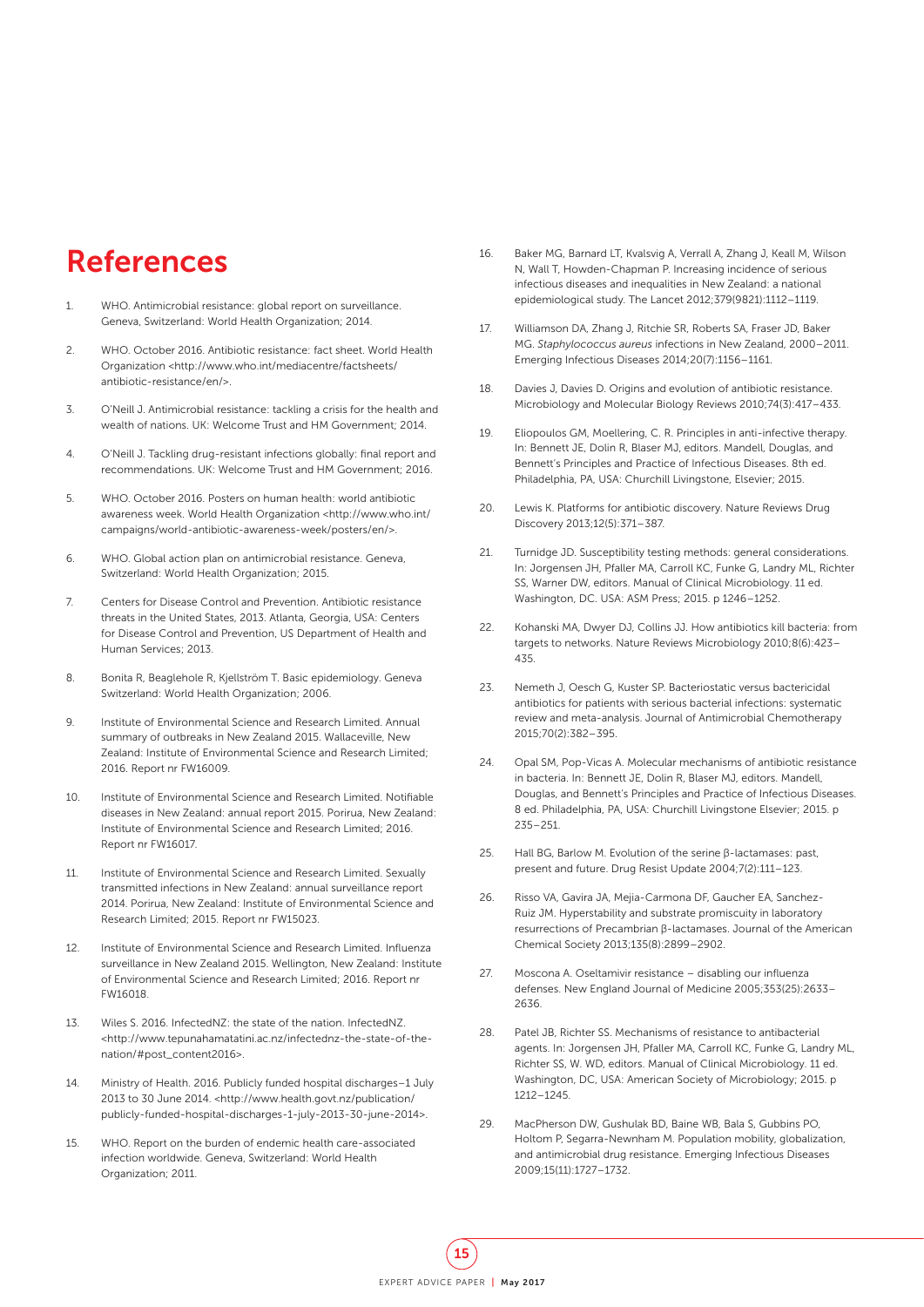- 30. FAO. The FAO action plan on antimicrobial resistance 2016–2020. Rome, Italy: Food and Agriculture Organization of the United Nations; 2016.
- 31. Statistics New Zealand. Global New Zealand International trade, investment, and travel profile: Year ended June 2016. Wellington, New Zealand: Ministry of Foreign Affairs and Trade, and Statistics New Zealand; 2016.
- 32. Levy SB. Antibacterial household products: cause for concern. Emerging Infectious Diseases 2001;7(3 Suppl):512–515.
- 33. Yueh MF, Tukey RH. Triclosan: a widespread environmental toxicant with many biological effects. Annual Review of Pharmacology and Toxicology 2016;56:251–272.
- 34. Bedoux G, Roig B, Thomas O, Dupont V, Le Bot B. Occurrence and toxicity of antimicrobial triclosan and by-products in the environment. Environmental Science and Pollution Research 2012;19(4):1044–1065.
- 35. Kurenbach B, Marjoshi D, Amábile-Cuevas CF, Ferguson GC, Godsoe W, Gibson P, Heinemann JA. Sublethal exposure to commercial formulations of the herbicides dicamba, 2,4-dichlorophenoxyacetic acid, and glyphosate cause changes in antibiotic susceptibility in *Escherichia coli* and *Salmonella enterica* serovar Typhimurium. mBio 2015;6(2):e00009-15.
- 36. Aiello AE, Larson EL, Levy SB. Consumer antibacterial soaps: effective or just risky? Clinical Infectious Diseases 2007;45 Suppl 2:S137–147.
- 37. US Food and Drug Administration. 2016. Antibacterial soap? You can skip it—use plain soap and water. FDA Consumer Update: <www.fda. gov/forconsumers/consumerupdates/ucm378393.htm>.
- 38. Woolhouse M, Ward M, van Bunnik B, Farrar J. Antimicrobial resistance in humans, livestock and the wider environment. Philosophical Transactions of the Royal Society of London. Series B. Biological Sciences 2015;370(1670):20140083.
- 39. Michael I, Rizzo L, McArdell CS, Manaia CM, Merlin C, Schwartz T, Dagot C, Fatta-Kassinos D. Urban wastewater treatment plants as hotspots for the release of antibiotics in the environment: a review. Water Research 2013;47(3):957–995.
- 40. Cabello FC. Heavy use of prophylactic antibiotics in aquaculture: a growing problem for human and animal health and for the environment. Environmental Microbiology 2006;8(7):1137–1144.
- 41. Shah SQ, Cabello FC, L'abée-Lund TM, Tomova A, Godfrey HP, Buschmann AH, Sørum H. Antimicrobial resistance and antimicrobial resistance genes in marine bacteria from salmon aquaculture and non-aquaculture sites. Environmental Microbiology 2014;16(5):1310– 1320.
- 42. Center for Disease Dynamics, Economics & Policy. State of the world's antibiotics, 2015. Washington, D.C., USA: CDDEP; 2015.
- 43. European Public Health Alliance. 2016. Drug resistance through the back door: how the pharmaceutical industry is fuelling the rise of superbugs through pollution in its supply chains. <http://epha.org/ wp-content/uploads/2016/08/DRUG-RESISTANCE-THROUGH-THE-BACK-DOOR\_WEB.pdf>.
- 44. One Health Initiative. Accessed May 2017. <http://www. onehealthinitiative.com/about.php>.
- 45. Lazarus B, Paterson DL, Mollinger JL, Rogers BA. Do human extraintestinal *Escherichia coli* infections resistant to expandedspectrum cephalosporins originate from food-producing animals? A systematic review. Clinical Infectious Diseases 2015;60(3):439–452.
- 46. Shen Z, Wang Y, Shen Y, Shen J, Wu C. Early emergence of mcr-1 in *Escherichia coli* from food-producing animals. The Lancet Infectious Diseases 2016;16(3):293.
- 47. Liu YY, Wang Y, Walsh TR, Yi LX, Zhang R, Spencer J, Doi Y, Tian G, Dong B, Huang X and others. Emergence of plasmid-mediated colistin resistance mechanism MCR-1 in animals and human beings in China: a microbiological and molecular biological study. The Lancet Infectious Diseases 2016;16(2):161–168.
- 48. Grøntvedt CA, Elstrøm P, Stegger M, Skov RL, Skytt Andersen P, Larssen KW, Urdahl AM, Angen Ø, Larsen J, Åmdal S and others. Methicillin-resistant *Staphylococcus aureus* CC398 in humans and pigs in Norway: A "One Health" perspective on introduction and transmission. Clinical Infectious Diseases 2016;63(11):1431–1438.
- 49. Williamson DA, Roos RF, Verrall A. Surveillance report: antibiotic consumption in New Zealand, 2006–2014. Porirua, New Zealand: The Institute of Environmental Science and Research Limited; 2016.
- 50. Center for Disease Dynamics, Economics & Policy. Resistance map. Accessed May 2017. <http://resistancemap.cddep.org/AntibioticUse. php>.
- 51. Thomas MG, Smith AJ, Tilyard M. Rising antimicrobial resistance: a strong reason to reduce excessive antimicrobial consumption in New Zealand. New Zealand Medical Journal 2014;127(1394):72–84.
- 52. Duffy E, Ritchie S, Metcalfe S, Van Bakel B, Thomas MG. Antibacterials dispensed in the community comprise 85–95% of total human antibacterial consumption. Manuscript in preparation.
- 53. Hobbs MR, Grant CC, Ritchie SR, Chelimo, C., Morton SMB, Berry S, Thomas MG. Antibiotic consumption by New Zealand children: exposure is near universal by the age of 5 years. Journal of Antimicrobial Chemotherapy 2017(dkx060. doi: 10.1093/jac/dkx060).
- 54. Upton A, Lang S, Heffernan H. Mupirocin and *Staphylococcus aureus*: a recent paradigm of emerging antibiotic resistance. Journal of Antimicrobial Chemotherapy 2003;51(3):613–617.
- 55. Williamson DA, Monecke S, Heffernan H, Ritchie SR, Roberts SA, Upton A, Thomas MG, Fraser JD. High usage of topical fusidic acid and rapid clonal expansion of fusidic acid-resistant *Staphylococcus aureus*: a cautionary tale. Clinical Infectious Diseases 2014;59(10):1451–1454.
- 56. European Centre for Disease Prevention and Control. Antimicrobial Consumption Interactive Database (ESAC-Net). Accessed May 2017. <http://ecdc.europa.eu/en/healthtopics/antimicrobial-resistanceand-consumption/antimicrobial-consumption/esac-net-database/ Pages/database.aspx>.
- 57. Australian Commission on Safety and Quality in Health Care. AURA 2016: First Australian report on antimicrobial use and resistance in human health. Sydeny, Australia: Australian Commission on Safety and Quality in Health Care; 2016.
- 58. Duffy E, Gardiner S, du Plessis T, Bondesio K, Morar B. A snapshot of antimicrobial use in New Zealand hospitals – a comparison to Australian and English data. New Zealand Medical Journal 2015;128(1421):82–84.
- 59. Ticehurst R, Thomas M. Antimicrobial consumption at Auckland City Hospital: 2006–2009. New Zealand Medical Journal 2011;124(1332):9–20.
- 60. Ministry of Health, Ministry for Primary Industries. Antimicrobial Resistance: New Zealand's current situation and identified areas for action. Wellington: Ministry of Health and Ministry of Primary Industries; 2017.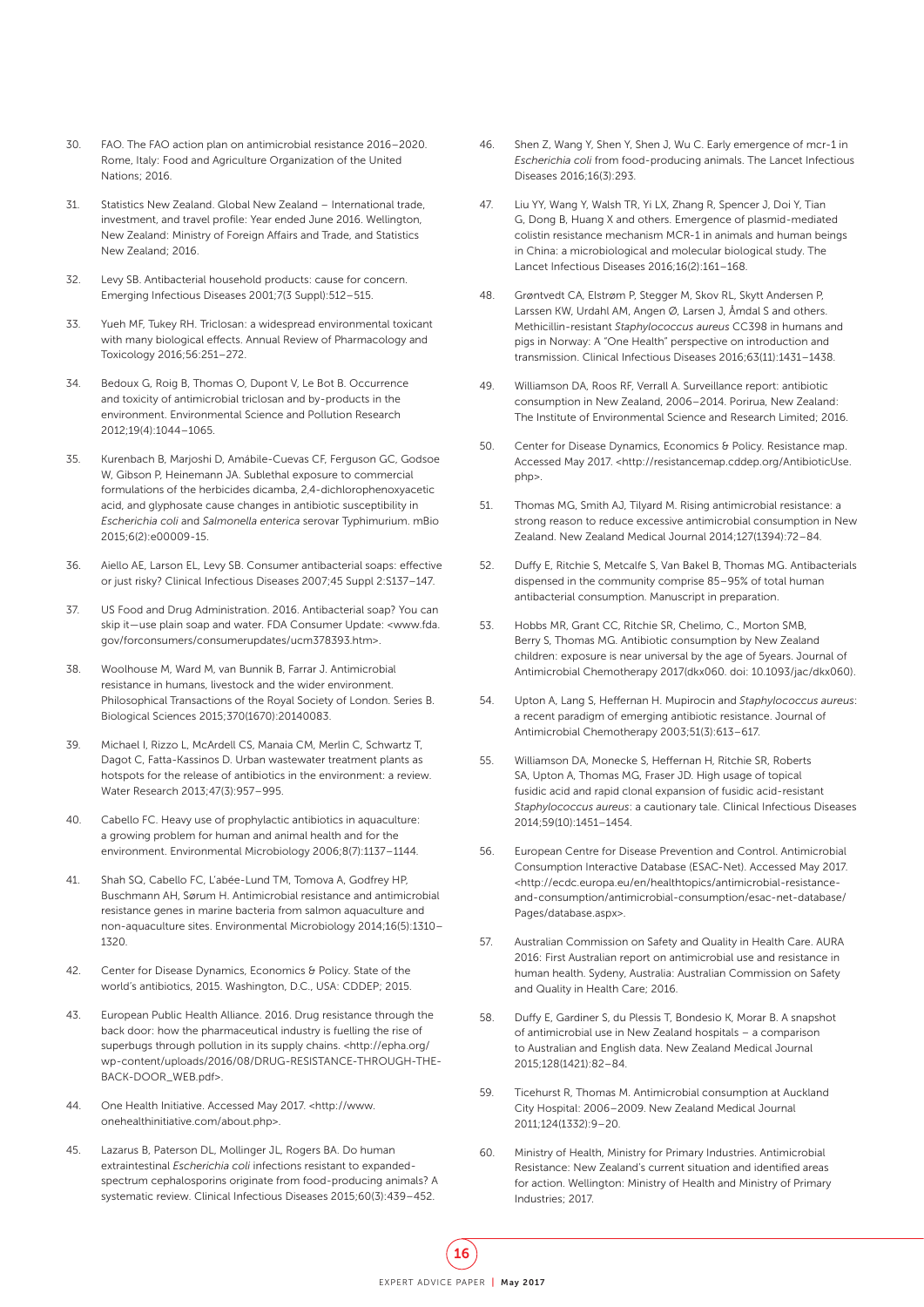- 61. Hillerton JE, Irvine CR, Bryan MA, Scott D, Merchant SC. Use of antimicrobials for animals in New Zealand, and in comparison with other countries. New Zealand Veterinary Journal 2017;65(2):71–77.
- 62. O'Neill J. Antimicrobials in agriculture and the environment: reducing unnecessary use and waste. UK: Welcome Trust and HM Government; 2015.
- 63. Toombs-Ruane LJ, Benschop J, Burgess S, Priest P, Murdoch DR, French NP. Multidrug resistant Enterobacteriaceae in New Zealand: a current perspective. New Zealand Veterinary Journal 2017;65(2):62– 70.
- 64. Ministry for Primary Industries. 2011–2014 Antibiotic Sales Analysis. Wellington, New Zealand: ACVM Group, Systems Audit, Assurance & Monitoring Directorate, Ministry for Primary Industries; 2016.
- 65. WHO. Critically important antimicrobials for human medicine. Geneva, Switzerland: World Health Organization; 2016.
- 66. New Zealand Veterinary Association. Antibiotic judicious use guidelines for the New Zealand veterinary profession: Dairy. Wellington, New Zealand: New Zealand Veterinary Association; 2016.
- 67. New Zealand Veterinary Association. Antibiotic judicious use guidelines for the New Zealand veterinary profession: Equine. Wellington, New Zealand: New Zealand Veterinary Association; 2016.
- 68. New Zealand Veterinary Association. Guidelines for the clinical use of antimicrobial agents in the treatment of dogs and cats. Wellington, New Zealand: New Zealand Veterinary Association; 2016.
- 69. Humble MW. Imported methicillin-resistant *Staphylococcus aureus* infection: a case report. New Zealand Medical Journal 1976;84(578):476–478.
- 70. Martin DR, Heffernan HM, Davies HG. Methicillin-resistant *Staphylococcus aureus*: an increasing threat in New Zealand hospitals. New Zealand Medical Journal 1989;102(872):367–369.
- 71. Williamson DA, Heffernan H. The changing landscape of antimicrobial resistance in New Zealand. New Zealand Medical Journal 2014;127(1403):41–54.
- 72. Heffernan H, Bakker S. Annual survey of methicillin-resistant *Staphylococcus aureus* (MRSA), 2015. Porirua, New Zealand: Nosocomial Infections Laboratory, Institute of Environmental Science and Research Ltd; 2016.
- 73. Klein EY, Sun L, Smith DL, Laxminarayan R. The changing epidemiology of methicillin-resistant *Staphylococcus aureus* in the United States: a national observational study. American Journal of Epidemiology 2013;177(7):666–674.
- 74. Institute of Environmental Science and Research Limited. Annual survey of methicillin-resistant *Staphylococcus aureus* (MRSA), 2006. Porirua, New Zealand: Institute of Environmental Science and Research Limited.
- 75. Heffernan H, Bakker S, Woodhouse R, Dyet K, Williamson D. Demographics, antimicrobial susceptibility and molecular epidemiology of *Staphylococcus aureus* in New Zealand, 2014. Porirua, New Zealand: Antibiotic Reference and Nosocomial Infections Laboratories, Health Group, Institute of Environmental Science and Research Limited; 2015. Report nr FW15002.
- 76. Institute of Environmental Science and Research Limited. Extendedspectrum β-lactamases (ESBLs) in Enterobacteriaceae confirmed in 2002. Porirua, New Zealand: Institute of Environmental Science and Research Limited.
- 77. Heffernan H, Woodhouse R, Blackmore T. Prevalence of extended spectrum β-lactamases among urinary *Escherichia coli* and *Klebsiella* in New Zealand in 2006. Porirua, New Zealand: Communicable Disease Group, Institute of Environmental Science and Research Limited; 2006.
- 78. Heffernan H, Woodhouse R. Annual survey of extended-spectrum β-lactamase (ESBL)-producing Enterobacteriaceae, 2009. Porirua, New Zealand: Institute of Environmental Science and Research Limited.
- 79. Moor CT, Roberts SA, Simmons G, Briggs S, Morris AJ, Smith J, Heffernan H. Extended-spectrum β-lactamase (ESBL)-producing enterobacteria: factors associated with infection in the community setting, Auckland, New Zealand. Journal of Hospital Infection 2008;68(4):355–362.
- 80. Morrissey I, Hackel M, Badal R, Bouchillon S, Hawser S, Biedenbach D. A review of ten years of the Study for Monitoring Antimicrobial Resistance Trends (SMART) from 2002 to 2011. Pharmaceuticals (Basel) 2013;6(11):1335–1346.
- 81. Sheng WH, Badal RE, Hsueh PR, Program S. Distribution of extendedspectrum β-lactamases, AmpC β-lactamases, and carbapenemases among Enterobacteriaceae isolates causing intra-abdominal infections in the Asia-Pacific region: results of the study for Monitoring Antimicrobial Resistance Trends (SMART). Antimicrobial Agents and Chemotherapy 2013;57(7):2981–2988.
- 82. Hawser SP, Bouchillon SK, Hoban DJ, Badal RE, Hsueh PR, Paterson DL. Emergence of high levels of extended-spectrum-β-lactamaseproducing Gram-negative bacilli in the Asia-Pacific region: data from the Study for Monitoring Antimicrobial Resistance Trends (SMART) program, 2007. Antimicrobial Agents and Chemotherapy 2009;53(8):3280–3284.
- 83. Heffernan H, Wong TL, Lindsay J, Bowen J, Woodhouse R. A baseline survey of antimicrobial resistance in bacteria from selected New Zealand foods, 2009–2010. Wellington, New Zealand: Ministry of Agriculture and Forestry; 2011. Report nr 2011/53.
- 84. Blakiston M, Heffernan H, Roberts S, Freeman J. The clear and present danger of carbapenemase-producing Enterobacteriaceae (CPE) in New Zealand: time for a national response plan. New Zealand Medical Journal 2017;130(1454):72–79.
- 85. Chen L, Todd R, Kiehlbauch J, Walters M, Kallen A. Notes from the field: pan-resistant New Delhi metallo-beta-lactamase-producing *Klebsiella pneumoniae* – Washoe County, Nevada, 2016. Morbidity and Mortality Weekly Report 2017;66(1):33.
- 86. WHO. Global priority list of antibiotic-resistant bacteria to guide research, discovery, and development of new antibiotics. Geneva, Switzerland: World Health Organization; 2017.
- 87. Johnson AP, Woodford N. Global spread of antibiotic resistance: the example of New Delhi metallo-β-lactamase (NDM)-mediated carbapenem resistance. Journal of Medical Microbiology 2013;62(Pt 4):499–513.
- 88. Institute of Environmental Science and Research Limited. Enterobacteriaceae with acquired carbapenemases, 2009–2014. Porirua, New Zealand: Institute of Environmental Science and Research Limited.
- 89. Institute of Environmental Science and Research Limited. Enterobacteriaceae with acquired carbapenemases, 2015. Porirua, New Zealand: Institute of Environmental Science and Research Limited.